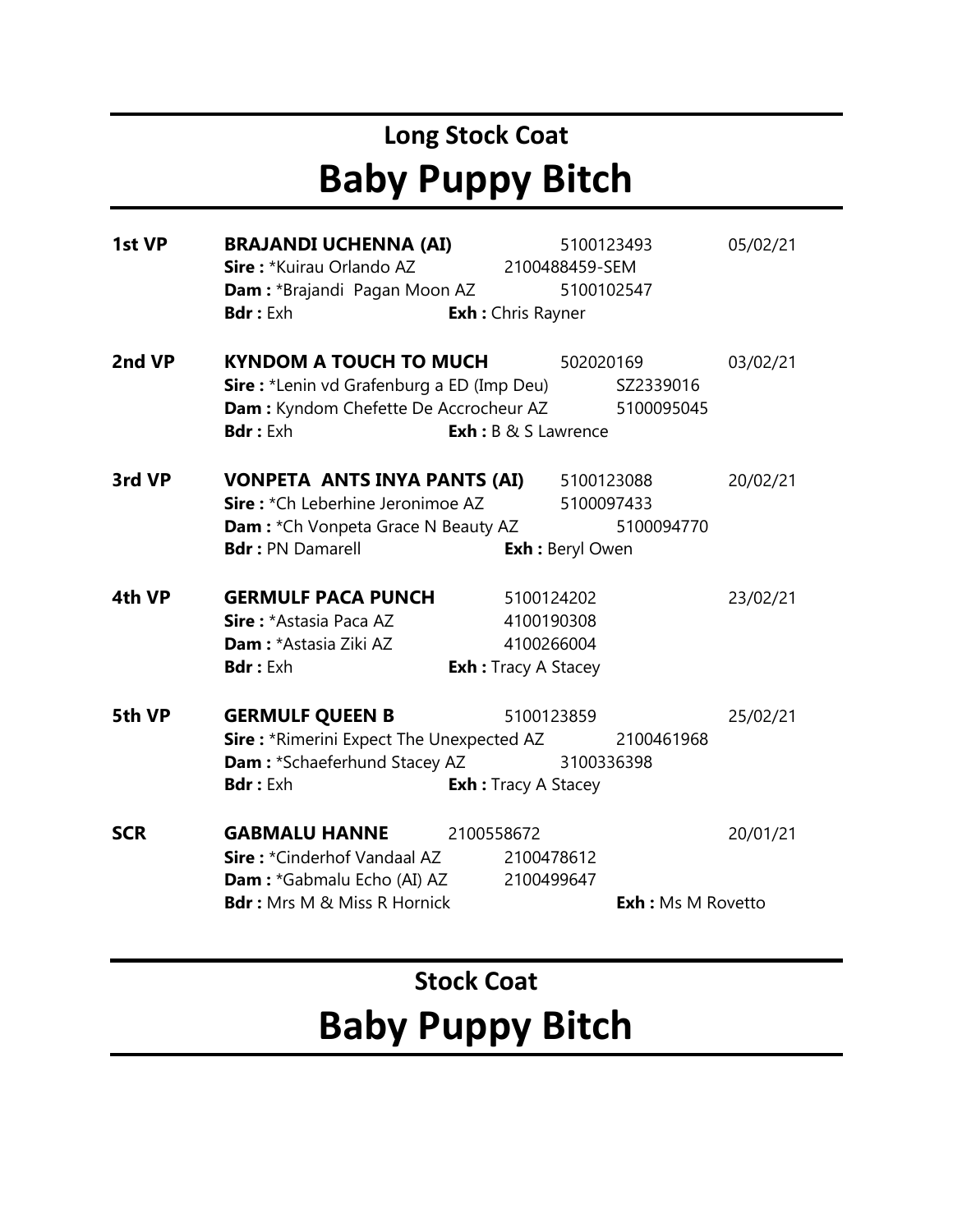| 1st VP | <b>GEWALT ARAMIS</b><br>5100121717<br>15/12/20<br>Sire: *Salvatore v Grafenwald a ED (Imp Deu) SZ2343869<br><b>Dam:</b> Hinterhaus Persephone AZ 5100072647<br><b>Exh:</b> Gewalt Kennels<br><b>Bdr</b> : Exh                                 |
|--------|-----------------------------------------------------------------------------------------------------------------------------------------------------------------------------------------------------------------------------------------------|
| 2nd VP | <b>LEPPSDORF NO WORRIES</b> 5100123049 15/01/21<br><b>Sire:</b> *Rudy v Haus Edmond a ED (Imp Swe) CORA2817215/166<br><b>Dam:</b> *Leppsdorf We Can Beat It AZ 5100094576<br><b>Bdr</b> : Miss L Hume <b>Exh:</b> Linda Hume                  |
| 3rd VP | <b>SHEPROSE BEGGING FOR MERCY (AI)</b> 5100123027 22/01/21<br>Sire: *Xander v Grabfeldgau a ED (Imp Deu) SZ2335646-SEM<br><b>Dam:</b> *Sheprose Team Mya AZ 5100108850<br><b>Bdr :</b> Exh<br><b>Exh: Beryl Owen</b>                          |
| 4th VP | <b>TONAKER BRANDY SNAPS</b> 5100122301 14/01/21<br><b>Sire :</b> *Lenin vd Grafenburg a ED (Imp Deu) SZ2339016<br><b>Dam:</b> *Babenberg La Bella (AI) AZ 5100076714<br><b>Bdr:</b> Tonaker Kennels <b>Exh:</b> SJ & C Collins & T Schoemaker |
| 5th VP | <b>LEPPSDORF OVER THE MOON</b> 5100123443 10/02/21<br><b>Sire:</b> *Gewalt Tennessee Drummer (AI) AZ 5100093559<br><b>Dam:</b> *Leppsdorf Chi Chi AZ 5100097474<br><b>Bdr:</b> Miss L Hume<br><b>Exh:</b> Linda Hume                          |
| 6th VP | <b>TAURORN FAE SPIRIT</b><br>5100122571<br>06/02/21<br>Sire: *Lenin vd Grafenburg a ED (Imp Deu) SZ2339016<br><b>Dam: *Taurorn Take That AZ</b> 5100084196<br><b>Exh :</b> Gail Wellman<br><b>Bdr</b> : Exh                                   |
| 7th VP | <b>KYNDOM GO GET A WARRANT</b><br>5002020167 03/02/21<br><b>Sire:</b> *Lenin vd Grafenburg a ED (Imp Deu)<br>SZ2339016<br>Dam : Kyndom Chefette De Accrocheur AZ<br>5100095045<br><b>Exh</b> : B & S Lawrence<br><b>Bdr:</b> Exh              |
| 8th VP | <b>TONAKER CHHLOE</b><br>5100123218<br>20/02/21<br><b>Sire :</b> *Lenin vd Grafenburg a ED (Imp Deu)<br>SZ2339016<br><b>Dam: *Tonaker Opela AZ</b><br>5100101038<br><b>Exh: Tonaker Kennels</b><br><b>Bdr:</b> Exh                            |
| 9th VP | <b>ARKAHLA GOLDEN HALO</b><br>5100123319<br>06/03/21<br><b>Sire :</b> *Lenin vd Grafenburg a ED (Imp Deu)<br>SZ2339016                                                                                                                        |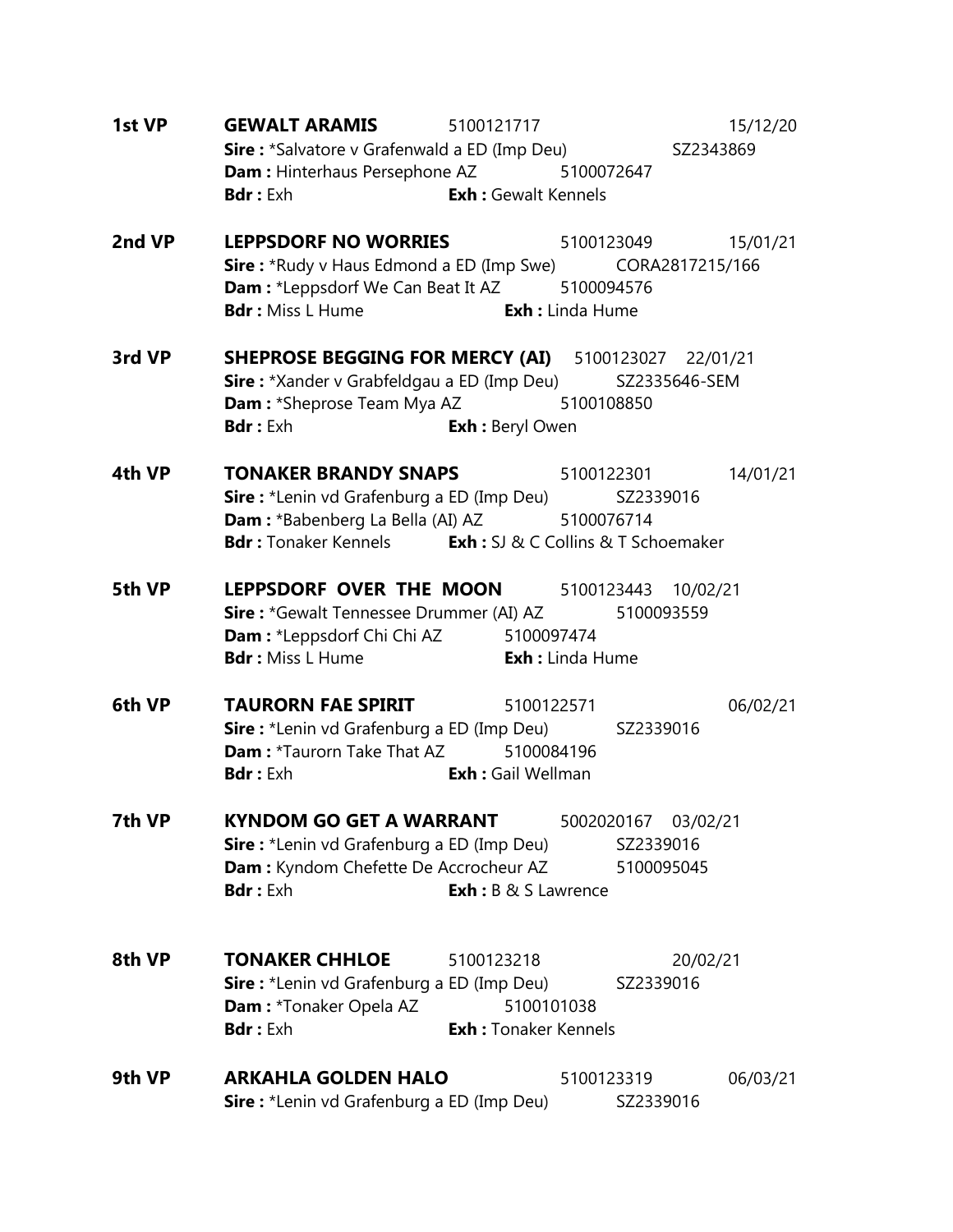|            | <b>Dam:</b> *Leberhine Calleco AZ<br><b>Bdr:</b> Arkahla Kennels                              | 5100089692<br><b>Exh:</b> Miriam Schiller |            |          |
|------------|-----------------------------------------------------------------------------------------------|-------------------------------------------|------------|----------|
| <b>SCR</b> | <b>BODECKA QUIZ (AI)</b><br>Sire: *Ch Bodecka Grandslam AZ Hneg                               | 3100423771                                | 3100046079 | 29/01/21 |
|            | <b>Dam: *Bodecka Mystique AZ</b><br><b>Bdr:</b> Exh                                           | 3100383148<br><b>Exh:</b> Jenny Joseph    |            |          |
| <b>SCR</b> | <b>LEGIONAIRE ZARA</b>                                                                        | 3100424454                                | 13/02/21   |          |
|            | <b>Sire:</b> *UK Ch Conbhairean Freddie a ED Hneg (Imp UK)<br><b>Dam:</b> *Cinderhof Ninaa AZ | 2100502138                                |            | 2931CX   |
|            | <b>Bdr:</b> Exh                                                                               | <b>Exh :</b> Legionaire Kennels           |            |          |
| <b>SCR</b> | <b>JAKLEM HONEYBEE</b>                                                                        | 5100123068                                |            | 19/02/21 |
|            | <b>Sire:</b> Oakway First AZ (Imp NZ)                                                         | 02765-2019                                |            |          |
|            | <b>Dam:</b> *Jaklem Fox On The Run AZ                                                         | 5100108696                                |            |          |
|            | <b>Bdr</b> : L Conte                                                                          | <b>Exh:</b> Louise Conte                  |            |          |

## **Long Stock Coat Minor Puppy Bitch**

- **1st VP LEPPSDORF MYSTIC MYRAH** 5100120862 08/10/20 **Sire :** \*Gewalt Tennessee Drummer (AI) AZ 5100093559 **Dam :** \*Tonaker Hayley AZ 5100090689 **Bdr :** Miss L Hume **Exh :** C Rayner & S Knowles
- **SCR BODECKA OOH LA LA (AI)** 3100418427 11/10/20 **Sire :** \*Chili Della Valcuvia a ED (Imp Ita) AW0907109-SEM **Dam :** \*Bodecka Mayhem AZ 3100383147 **Bdr :** Exh **Exh :** Jenny Joseph

### **Stock Coat Minor Puppy Bitch**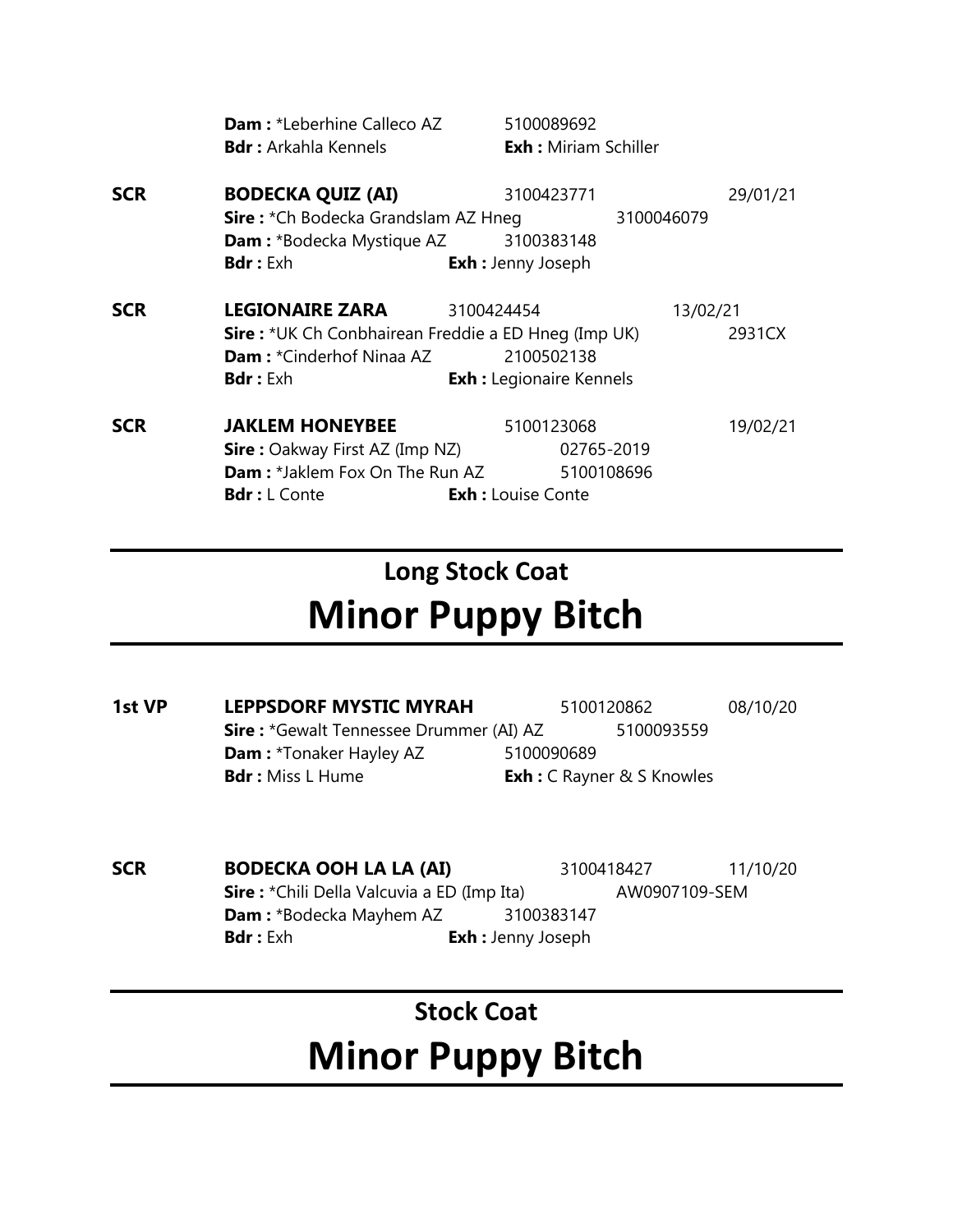- **1st VP GEWALT SWEDISH INNUENDO** 5100121713 13/11/20 **Sire :** \*Gewalt Tennessee Drummer (AI) AZ 5100093559 **Dam :** \*Olexius Vera HD ED (Imp Swe) 0 **Bdr :** Gewalt Kennels **Exh :** Gewalt Kennels & S Thorp
- **2nd VP STELLIKO EDGE OF HEAVEN** 5100121521 17/09/20 **Sire :** \*Ypsilon di Casa Caputi a ED (Imp Deu) LER/ACOA 18838 **Dam :** Stelliko Aint No Stoppin Us AZ 5100090150 **Bdr :** Exh **Exh :** Stelliko Kennels
- **SCR FREINHAUF NIGELLA** 6100125436 25/09/20 **Sire :** \*Chili Della Valcuvia a ED (Imp Ita) AW0907109 **Dam :** \*Freinhauf Elle McPherson AZ 6100093856 **Bdr :** KR, Mrs RT & CA Knuckey **Exh :** KR & Mrs RT & CA Knuckey
- **SCR BODECKA OUT OF CONTROL 3100418426 11/10/20 Sire :** \*Chili Della Valcuvia a ED (Imp Ita) AW0907109-SEM **Dam :** \*Bodecka Mayhem AZ 3100383147 **Bdr :** Ms J Joseph **Exh :** Aaron Robinson & Jenny Joseph
- **SCR BREAMSTAR OOZING WITH CHARM** 5100121980 07/12/20 **Sire :** \*Ch Sundaneka Young Gun AZ 2100392822 **Dam :** Wandarrak Illyana AZ 5100090916 **Bdr :** Exh **Exh :** Sandra Pilgrim

### **Long Stock Coat Puppy Bitch**

**1st VP CH DAMONTE ME AND BOBBIE MCGEE** 5100119511 17/07/20 **Sire :** \*Ch Leberhine Jeronimoe AZ 5100097433 **Dam :** \*Ch Khayem Odette AZ 2100437780 **Bdr :** Exh **Exh :** Vivien Drummond **SCR CRYTARA WILD N WOOLLY SOXX (AI)** 2100543166 06/07/20 **Sire :** \*Gavin v Hasenborn a ED (Imp Ndl) SZ2306316-SEM **Dam :** \*Ch Kelinpark Icing On The Cake AZ TD 2100412729 **Bdr :** Mrs C Shayler & Ms J Cathie **Exh :** Ms M Rovetto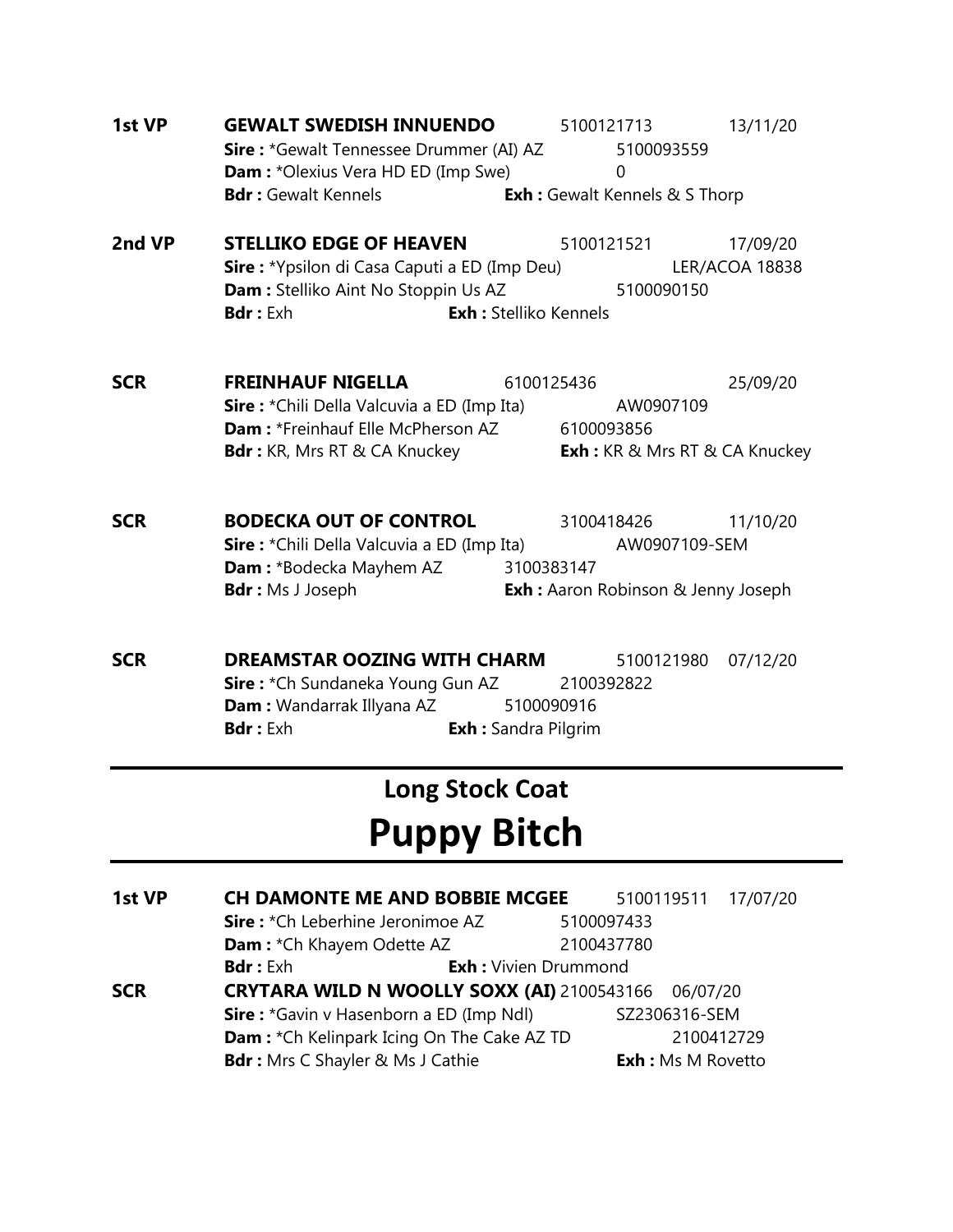### **Stock Coat Puppy Bitch**

**1st VP VONPETA ZAP** 5100119772 09/08/20 **Sire :** \*Leberhine Joker AZ 5100097450 **Dam :** Ch Vonpeta Bettabegood AZ 5100086948 **Bdr :** PN Damarell **Exh :** R & Mrs D Evans **2nd VP RHOSYN JAZZ TAPERSTRY** 5100119184 23/07/20 **Sire :** \*Babenberg Sebastian (AI) AZ 5100107050 **Dam :** \*Rhosyn Vantara AZ 2100095840 **Bdr :** Exh **Exh :** SJ & C Collins **3rd VP VONPETA ZIP** 5100119771 09/08/20 **Sire** : \*Leberhine Joker AZ 5100097430 **Dam :** Ch Vonpeta Bettabegood AZ 5100086948 **Bdr :** Exh **Exh :** PN Damarell **4th VP ALIMANDA INDISCREET MEETING** 5100120088 11/09/20 **Sire :** \*Ypsilon di Casa Caputi a ED (Imp Deu) LER/ACOA18838 **Dam :** \*Alimanda Tickled Pink AZ 5100095633 **Bdr :** Exh **Exh :** Alimanda Kennels **SCR SHEBELLE TINKERBELL** 3100411756 15/06/20 **Sire :** \*UK Ch Conbhairean Freddie a ED Hneg (Imp UK) 2931CX **Dam :** \*Gr Ch Schaeferhund Balleena AZ CD RN ET 3100287963 **Bdr :** Exh **Exh :** Shebelle Kennels **SCR TAURORN EYES ON THE PRIZE** 5100119425 24/07/20 **Sire :** \*UK Ch Conbhairean Freddie a ED Hneg (Imp UK) 2931CX **Dam :** \*Ch Taurorn Va Va Voom AZ 5100096812 **Bdr :** G Wellman **Exh :** Gail & Maddison Wellman **SCR BRONACRE INDIAN SUMMER KNIGHT (AI)** 3100415837 12/09/20 **Sire :** \*Ch Hasenway Wild Knight A ET 1308650-SEM **Dam :** Bronacre Blue Ice 3100361680 **Bdr :** Bronacre Kennels **Exh :** P & Mrs E Neale & Miss V McGinty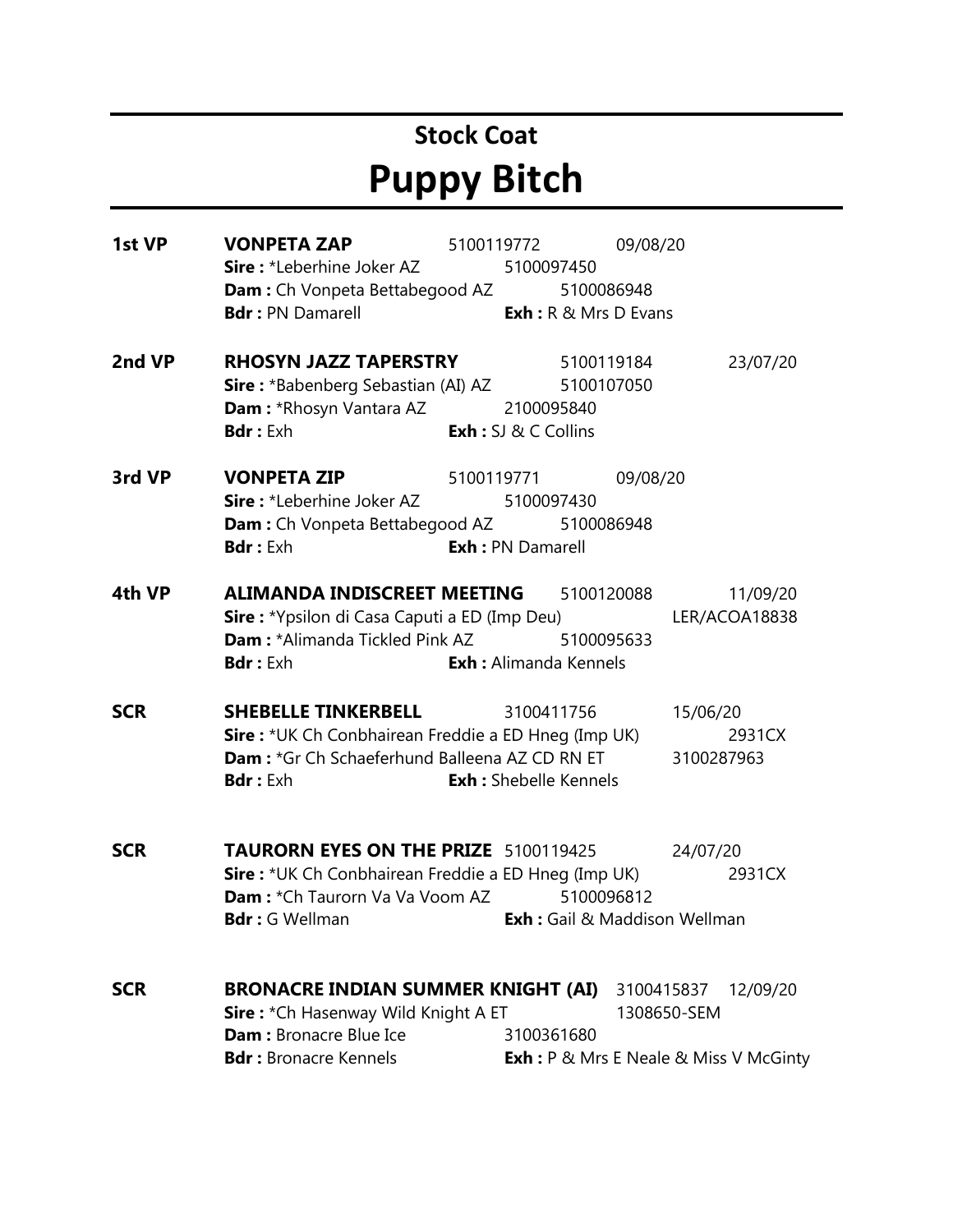#### **Long Stock Coat Junior Bitch**

#### **1st VP CH VONPETA VENI VIDI VICI (AI) AZ** 5100115429 18/12/19

**Sire**: \*Ch Leberhine Jeronimoe AZ 5100097433 **Dam :** \*Ch Vonpeta Grace N Beauty AZ 5100094770

**Bdr :** PN Damarell **Exh :** Vondoussa Kennels

17.5 Months 59.0CM 28.5D Above medium size. Medium strong feminine bitch of very good type. Very good head and expression. High wither, Very good forequarter, very good underline, very good length and lay of the croup. Very good hind quarter angulation. Stands correct in front. Steps narrow going. Correct coming. During movement shows very good ground covering gait with good reach and drive.

| 2nd VP | <b>KYNDOM A FREAK LIKE ME</b>                     |                                | 5100118601 | 27/03/20 |
|--------|---------------------------------------------------|--------------------------------|------------|----------|
|        | <b>Sire:</b> *Ch Freinhauf Hasta La Vista Baby AZ |                                | 6100101578 |          |
|        | <b>Dam:</b> Kyndom Chefette De Accrocheur AZ      |                                | 5100095043 |          |
|        | <b>Bdr</b> : $Exh$                                | <b>Exh</b> : $B \& S$ Lawrence |            |          |

14.5 Months 59.5H 28.5 D Very well coloured, pigmented bitch, of good type. Of medium size. Very good head and expression. Desired Dark eye. Slightly wide set ears. Slightly short neck. Normal wither. Slight peak over the back. Good lay and length of croup. Very Good forequarter and hindquarter angulation. Stands correct in front. Steps wide going. Correct coming. During moving shows good ground covering gait where the ligimentation over the back could be firmer.

| <b>SCR</b> | <b>TAURORN CANT FAZE CHELLE AZ</b>                         |                                    | 5100115930 | 04/01/20 |
|------------|------------------------------------------------------------|------------------------------------|------------|----------|
|            | <b>Sire:</b> *UK Ch Conbhairean Freddie a ED Hneg (Imp UK) |                                    |            | 2931CX   |
|            | <b>Dam: *Taurorn Take That AZ</b>                          | 5100084196                         |            |          |
|            | <b>Bdr</b> : G Wellman                                     | <b>Exh</b> : S Pilgrim & G Wellman |            |          |
| <b>SCR</b> | <b>KYNDOM TRUE BLUE</b>                                    | 5100118600                         |            | 08/04/20 |
|            | Sire: Ch Schaeferhund Xesko                                | 3100276038                         |            |          |
|            | <b>Dam:</b> Kyndom Dark Bourbon AZ                         | 5100100973                         |            |          |
|            | <b>Bdr</b> : Exh                                           | <b>Exh</b> : B & S Lawrence        |            |          |
|            | <b>Stock Coat</b>                                          |                                    |            |          |
|            | <b>Junior Bitch</b>                                        |                                    |            |          |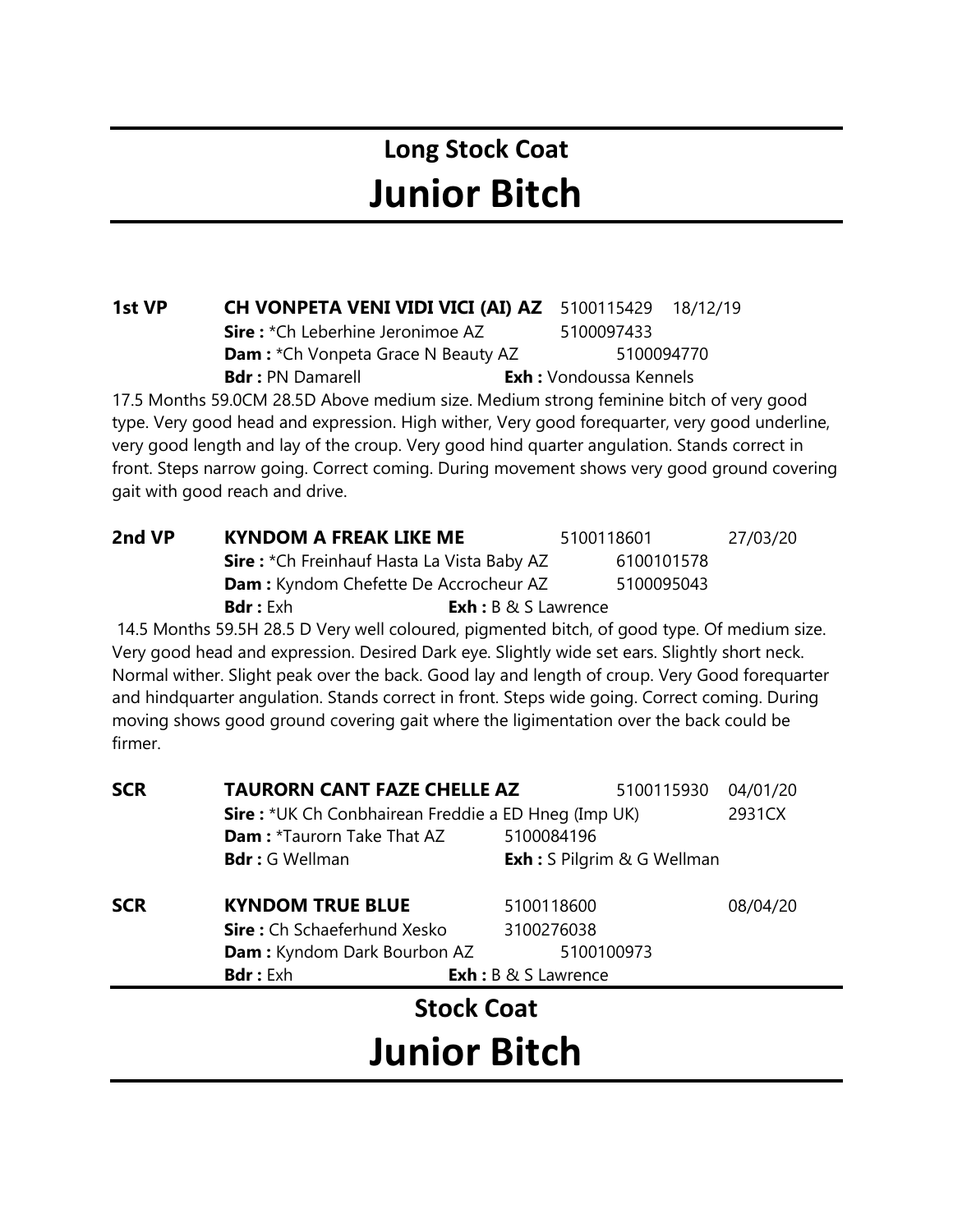#### **1st VG VONPETA WHEN THE BELL RINGS** 5100117336 31/03/20 **Sire :** \*Leberhine Joker AZ 5100097430 **Dam :** \*Ch Vonpeta Give Us a Grin AZ 5100094769 **Bdr :** Vonpeta Kennels **Exh :** M Neddermeyer

14 Months. 57CM 28.5D above medium size. Bitch of very good type. Very good head and expression. Desired dark eye. Good length of neck. Very good forequarter. Normal wither. Firm back. Very good length and lay of the croup. Good underline. Very good hindquarter angulation. Stands correct in front. Steps slightly wide going. Correct coming. During movement shows very good ground covering gait with good reach and powerful drive.

| 2nd VG | LEPPSDORF LOLITTA AZ 5100117308                                                                                                                                                                                                      |                         | 26/02/20 |
|--------|--------------------------------------------------------------------------------------------------------------------------------------------------------------------------------------------------------------------------------------|-------------------------|----------|
|        | <b>Sire:</b> *Babenberg Ollie AZ Hneg                                                                                                                                                                                                | 5100094197              |          |
|        | <b>Dam:</b> *Leppsdorf Chi Chi AZ                                                                                                                                                                                                    | 5100097474              |          |
|        | <b>Bdr:</b> Miss L Hume                                                                                                                                                                                                              | <b>Exh</b> : Linda Hume |          |
|        | $A \in \mathbb{R}$ is a set of the set of the set of the set of the set of the set of the set of the set of the set of the set of the set of the set of the set of the set of the set of the set of the set of the set of the set of |                         |          |

15.5 Months 57CM 27.5D of medium size. Bitch of a very good type. Good head and expression. Desired dark eye. Very good length of neck. High wither. Very good Forequarter. Good underline. Good top line and croup. Very good hind quarter angulation. Stands correct in front. Steps correct going. Steps correct coming. During movement shows very good ground covering gait where the reach could be a bit more expansive.

| 3rd VG | <b>GEWALT DOMINO AZ</b>                        | 5100117695                 |            | 04/02/20 |
|--------|------------------------------------------------|----------------------------|------------|----------|
|        | <b>Sire: *Gewalt Tennessee Drummer (AI) AZ</b> |                            | 5100093559 |          |
|        | <b>Dam:</b> *Kaperville A Sassy Woman AZ       |                            | 6100087186 |          |
|        | <b>Bdr</b> : Exh                               | <b>Exh:</b> Gewalt Kennels |            |          |

16 Months. 60CM 28.5D Large bitch. Very good type. Strong feminine bitch. Very good head and expression. High wither, good forequarter. The upper arm could be slightly better angled. Very good underline. Normal wither. Good topline. Good croup. Very good hindquarter angulation. Stands correct in front. Correct going. Slightly narrow coming. During movement shows very good ground covering gait with very good reach and drive.

| 4th VG                                            | SHEPROSE YOUR JUST SPECIAL AZ                                                        |                           | 5100117112 | 12/03/20  |
|---------------------------------------------------|--------------------------------------------------------------------------------------|---------------------------|------------|-----------|
|                                                   | <b>Sire:</b> *Djambo v Fichtenschlag a ED Hneg (Imp Deu)                             |                           |            | SZ2274978 |
| <b>Dam:</b> *Sheprose Royal Hope AZ<br>5100101275 |                                                                                      |                           |            |           |
|                                                   | <b>Bdr</b> : B Owen                                                                  | <b>Exh</b> : Beryl J Owen |            |           |
|                                                   | 15 Months 59CM 31D Above medium size bitch of very good type. Very well coloured and |                           |            |           |

pigmented. Strong feminine head and desired dark eye. High wither good length of neck., Good forequarter angulation. The upper arm could be better angled. Good under line. Very good top line and very good croup. Very good hindquarter angulation. Stands correct in front. Steps wide going. Correct coming. During movement shows ground covering gait where the ligamentation over the back should be firmer.

| 5th VG | <b>ALIMANDA FAME N FORTUNE AZ</b>                    | 5100116412 |       | 14/01/20 |
|--------|------------------------------------------------------|------------|-------|----------|
|        | <b>Sire :</b> *Ypsilon di Casa Caputi a ED (Imp Deu) |            | 18838 |          |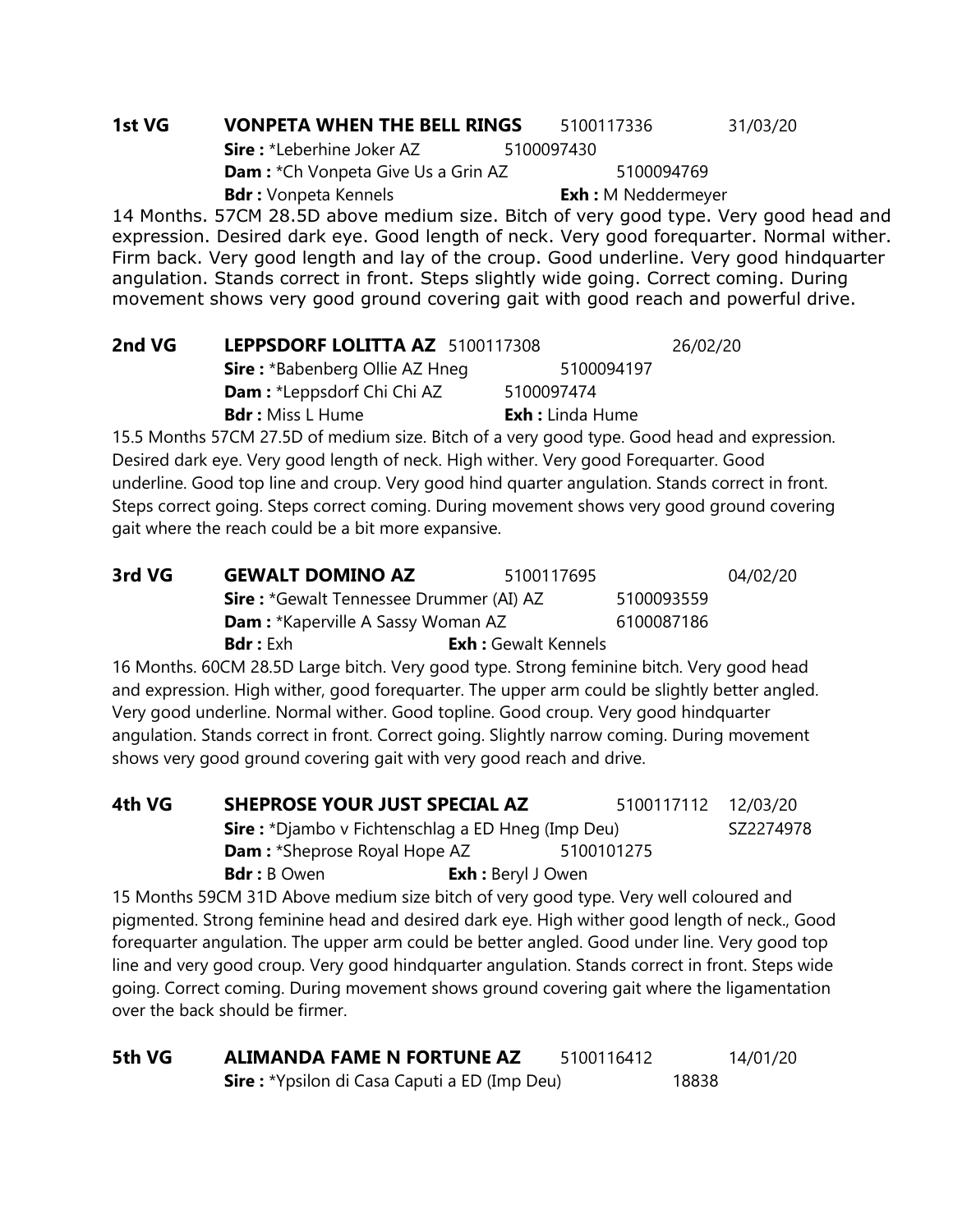| <b>Dam: *Alimanda Shes The One AZ</b> |
|---------------------------------------|
| <b>Bdr</b> : Alimanda Kennels         |

**Dam :** \*Alimanda Shes The One AZ 5100093890

**Exh :** N Percival & Ms A Johnson

16.5 Months 60CM 29.5D Large bitch. Very good type. Very good colour and pigment. Desired dark eye. Feminie head and expression. Good forequarter. Upper arm could be more angled. Normal wither. Firm back. Good croup. Good underline. Very good hind quarter angulation. Stands correct in front. Steps slightly cow hocked going. Correct coming. During movement shows good ground covering gait where the back could be firmer.

| <b>SCR</b> | <b>ALIMANDA FAITH N BEAUTY AZ</b>                          |                          | 5100116413 14/01/20       |               |
|------------|------------------------------------------------------------|--------------------------|---------------------------|---------------|
|            | <b>Sire:</b> *Ypsilon di Casa Caputi a ED (Imp Deu)        |                          |                           | LER/ACOA18838 |
|            | <b>Dam: *Alimanda Shes The One AZ</b>                      | 5100093890               |                           |               |
|            | <b>Bdr:</b> Alimanda Kennels                               |                          | <b>Exh:</b> Mrs J Grigson |               |
| <b>SCR</b> | <b>LEILAHUND COTTON CANDY SKIES</b>                        |                          | 3100408604                | 29/04/20      |
|            | <b>Sire:</b> *Ch Schaeferhund Xesko AZ                     | 3100276038               |                           |               |
|            | <b>Dam:</b> *Ch Blakngold Crowd Goes Wild AZ ET RN         |                          |                           | 3100290129    |
|            | <b>Bdr:</b> Exh                                            | <b>Exh: H Stocks</b>     |                           |               |
| <b>SCR</b> | <b>SHEBELLE BLUEBELL</b>                                   | 3100411755               | 15/06/20                  |               |
|            | <b>Sire:</b> *UK Ch Conbhairean Freddie a ED Hneg (Imp UK) |                          |                           | 2931CX        |
|            | <b>Dam: *Gr Ch Schaeferhund Balleena AZ CD RN ET</b>       |                          |                           | 3100287963    |
|            | <b>Bdr</b> $\cdot$ Fxh                                     | $Fxh :$ Shebelle Kennels |                           |               |

### **Long Stock Coat Intermediate Bitch**

**1st VG** \* CH DAMONTE MADISON AVENUE AZ 5100112751 16/06/19 **Sire :** \*Bellamie v Praester-Land a ED (Deu) SZ2266088 **Dam :** \*Ch Khayem Odette AZ 2100437780 **Bdr :** Exh **Exh :** Vivien Drummond

22.5 Months. 59CM 27D above medium size feminie bitch of very good type. Very good head and expression. High wither. Good length of neck. Firm back. Very good croup. Very good forequarter angulation. Clean underline. Very good hindquarter angulation. Stands correct in front. Steps slightly narrow going. Correct coming. During movement shows very good ground covering gait with good reach and drive.

#### **2nd VG BRONACRE ICE WHITE ICE (AI) AZ** 3100402957 09/12/19

**Sire :** \*Ch Hasenway Wild Knight A ET 1308650 -SEM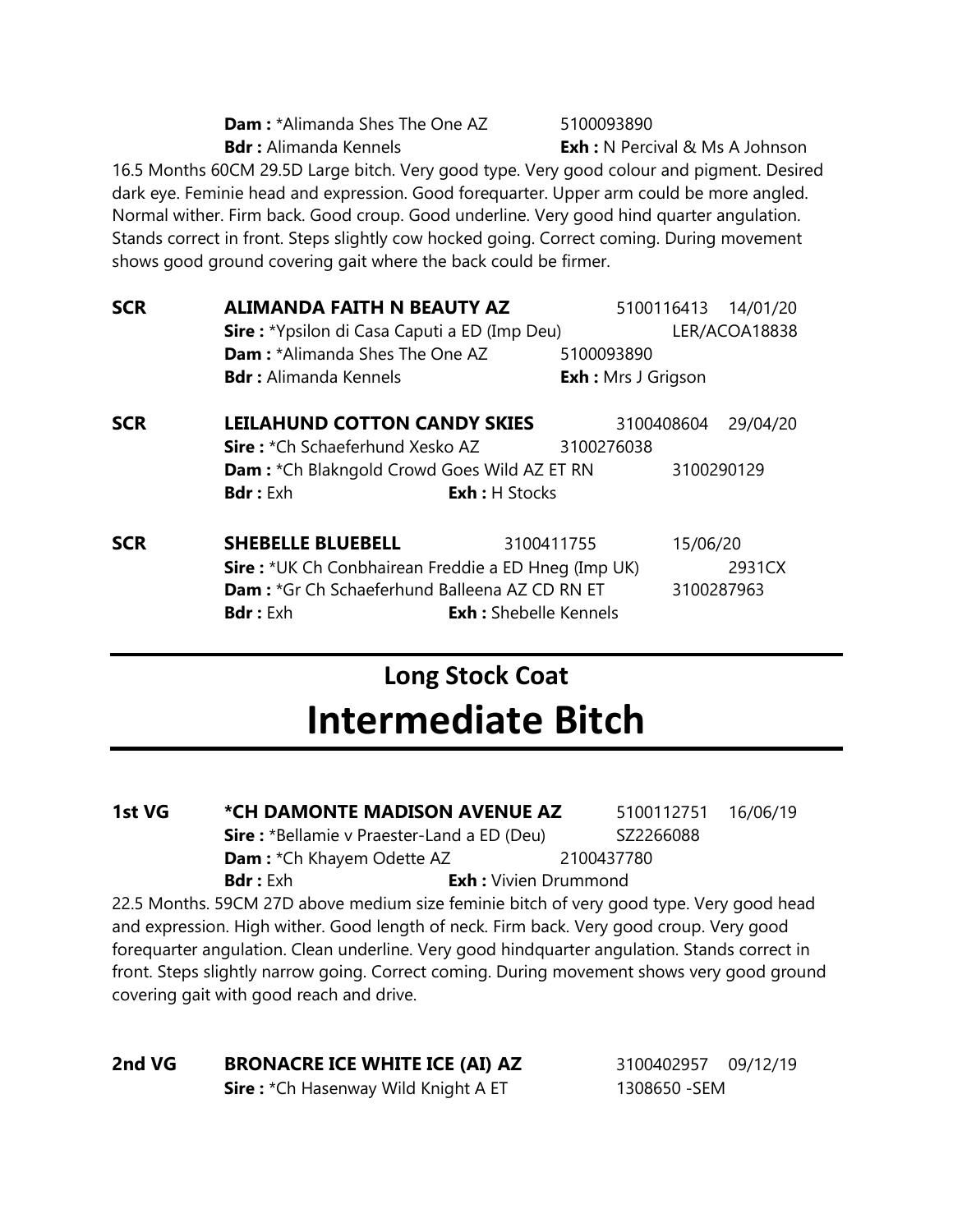**Dam :** Bronacre Blue Ice 3100361680 **Bdr**: Bronacre Kennels **Exh:** B & S Lawrence

18 Months 60CM 28.5D large bitch very good type. Good head and expression. Slightly short neck. Normal wither. Firm back. Good length but slightly short croup. Good forequarter angulation where the upper arm could be longer. Good underline and very good hindquarter angulation. Stands correct in front. Steps correct going. Correct coming. During movement shows good ground covering gait.

**3rd VG GERMULF MONAVEEN WOLFIE AZ** 5100114105 11/09/19 **Sire :** \*Rimerini Expect The Unexpected AZ 2100461968 **Dam :** \*Schaeferhund Stacey AZ 3100336398 **Bdr :** Exh **Exh :** Tracy A Stacey

21 Months 60CM 28.5D large bitch. Very good type. Very good head and expression. Slightly short neck. Very good forequarter angulation where the upper arm could be better angled. Shown in slightly heavy condition. Firm back. Very good hindquarter angulation. Stands correct in front. Steps wide going. Steps correct coming. Elbows could be firmer. During movement shows good gait where the back could be firmer. She could also have a little more enthusiasm.

## **Stock Coat Intermediate Bitch**

**1st VG KINGKESHA BEAUTY RICH N RARE (AI) AZ** 5100107674 25/08/18

**Sire :** \*Babenberg Ollie AZ Hneg 5100094197-SEM **Dam :** \*Kingkesha Awynta Dream AZ 5100084414 **Bdr**: Kingkesha Kennels **Exh**: M & R Parkinson

2Y 9MTS. 59.5CM 28.5D above medium size. Feminine bitch very good type. Very good head and expression. Very good length of neck. High wither. Firm back. Very good length and lay of croup. Very good forequarter angulation. Very good underline. Very good hindquarter angulation. Stands correct in front. Steps slightly wide going. Correct coming. During movement shows very good ground covering gait with good reach and powerful drive.

| 2nd VG | <b>*TONAKER WYNNIE AZ</b>                           | 5100224523                                                                         | 16/10/19  |
|--------|-----------------------------------------------------|------------------------------------------------------------------------------------|-----------|
|        | <b>Sire :</b> *Vadim v Aurelius a ED Hneg (Imp Deu) |                                                                                    | SZ2278959 |
|        | <b>Dam:</b> *Babenberg La Bella (AI) AZ             | 5100076914                                                                         |           |
|        | <b>Bdr</b> : $Exh$                                  | <b>Exh:</b> Tonaker Kennels                                                        |           |
|        |                                                     | 21 Menths FOCM 27 FD of modium sire Ditch of use good two Verwell coloured Diamont |           |

21 Months. 59CM 27.5D of medium size. Bitch of very good type. Very well coloured. Pigmented bitch. Feminine head and expression. Desired dark eye. High wither. Good forequarter where the upper arm could be better angled. Good underline. Very good croup and hindquarter angulation. Stands correct in front. Steps slightly wide going. Correct coming. During movement shows good ground covering gait where back could be firmer.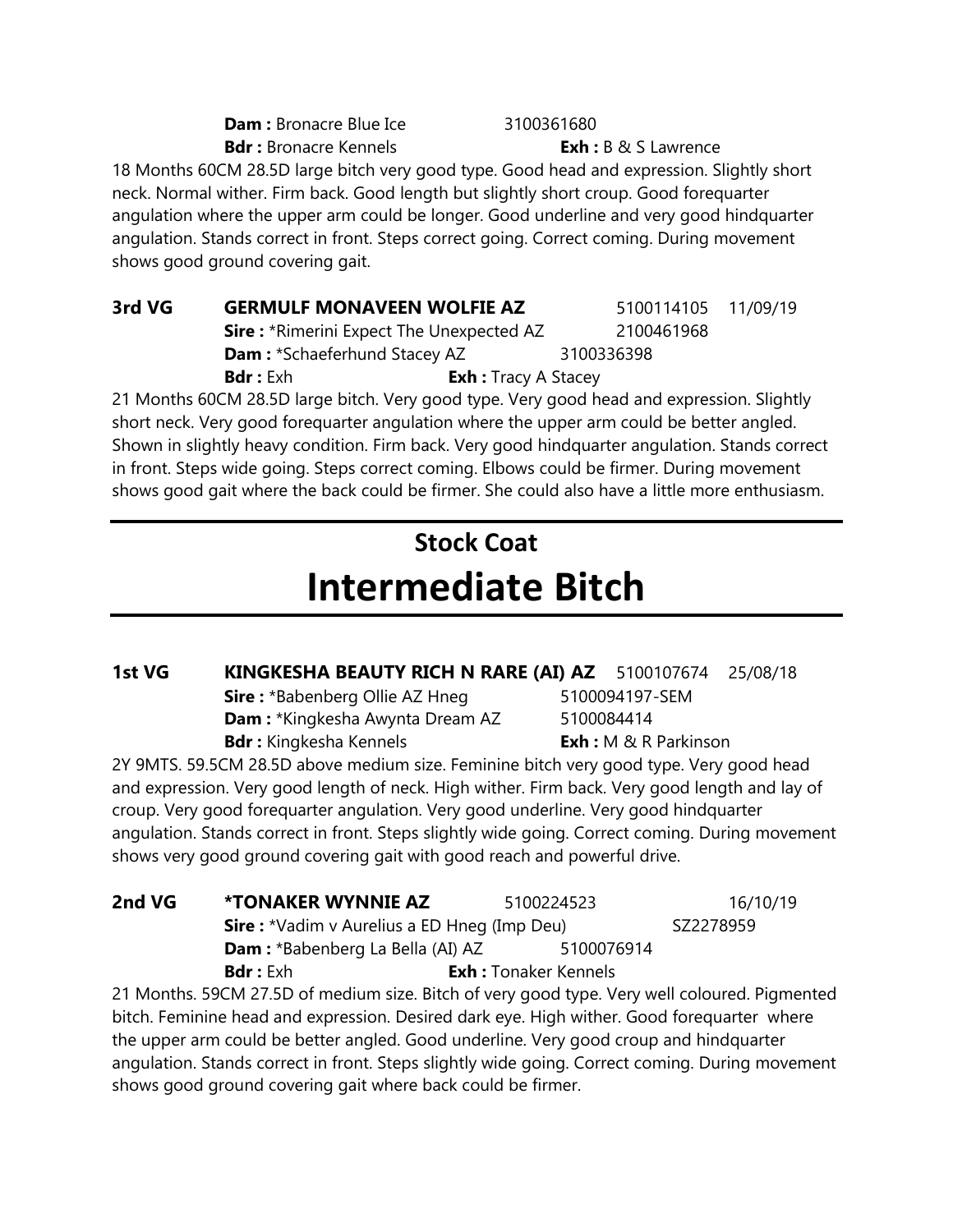| 3rd VG | <b>*TONAKER VIOLETTE AZ</b>                              | 5100114219                  | 07/09/19  |
|--------|----------------------------------------------------------|-----------------------------|-----------|
|        | <b>Sire :</b> *Ch Calle v Westervenn a ED Hneg (Imp Deu) |                             | SZ2281138 |
|        | <b>Dam: *Tonaker Bindi AZ</b>                            | 5100077780                  |           |
|        | <b>Bdr</b> : Exh                                         | <b>Exh:</b> Tonaker Kennels |           |

21MTS. 60CM 28.5D Large medium strong bitch of very good type. Very good head and expression. High wither very good forequarter. Upper arm could be better angled. High wither. Firm back. Very good length and lay of croup. Good underline and very good hindquarter angulation. Stands correct in front. Steps correct going. Correct coming. During movement shows good ground covering gait where the hocks could be firmer and good hindquarter drive.

| 4th VG | <b>GEWALT CIRCLE OF LIFE AZ</b>                |                            | 5100114981 | 20/11/19 |
|--------|------------------------------------------------|----------------------------|------------|----------|
|        | <b>Sire:</b> *Gewalt Tennessee Drummer (AI) AZ |                            | 5100093559 |          |
|        | <b>Dam:</b> *Hinterhaus Persephone AZ          |                            | 5100072647 |          |
|        | <b>Bdr</b> : Exh                               | <b>Exh:</b> Gewalt Kennels |            |          |

18.5 Months 60CM 28D large bitch of very good type. Well coloured. Pigmented. Feminine head and expression. Dark eye. Good length of neck. High wither. Very good forequarter. Very clean underline. Very good top line. Very good length and lay of croup. Very good hindquarter angulation. Stands correct in front. Steps correct going correct coming. During movement shows very good ground covering gait. The reach could be more expansive and ligamentation over the back firmer.

| 5th VG | <b>STELLIKO CANT BACK DOWN</b>                             | 5100112345           | 01/05/19 |
|--------|------------------------------------------------------------|----------------------|----------|
|        | <b>Sire:</b> *UK Ch Conbhairean Freddie a ED Hneg (Imp UK) |                      | 2931CX   |
|        | <b>Dam:</b> *Keedara Portuguese Tart AZ                    | 5100074590           |          |
|        | <b>Bdr</b> : M & L Brodie                                  | $Exh: M \& L$ Brodie |          |

2Y 1MTS. 59.5CM 27D above medium size. Medium strong bitch of good type. Feminine head and expression. Good length of neck and high wither. Good forequarter. The upper arm could be better angled. Firm back. Slightly steep croup. Slightly short underchest. Very good hindquarter angulation. Stands correct in front. Shown today out of coat condition. Steps correct coming and going. During movement shows good ground covering gait.

| 6th VG | *BRUANGIE DIVINE MISS DELILA AZ                |                            | 5100112775 14/06/19 |  |
|--------|------------------------------------------------|----------------------------|---------------------|--|
|        | <b>Sire: *Gewalt Tennessee Drummer (AI) AZ</b> |                            | 5100093559          |  |
|        | <b>Dam:</b> *Alimanda Infinite Dreams AZ       |                            | 5100080032          |  |
|        | <b>Bdr</b> : Exh                               | <b>Exh</b> : Velga Corlett |                     |  |

23.5 Months 61CM 27.5D very large bitch of very good type. Very good head and expression. High wither. Good forequarter where the upper arm could be better angled. Slight peak in the back. Good underline. Very good hindquarter angulation. Stands correct in front. Steps slightly wide going. Correct coming. During movement shows good ground covering gait where the ligamentation over the back and croup should be firmer.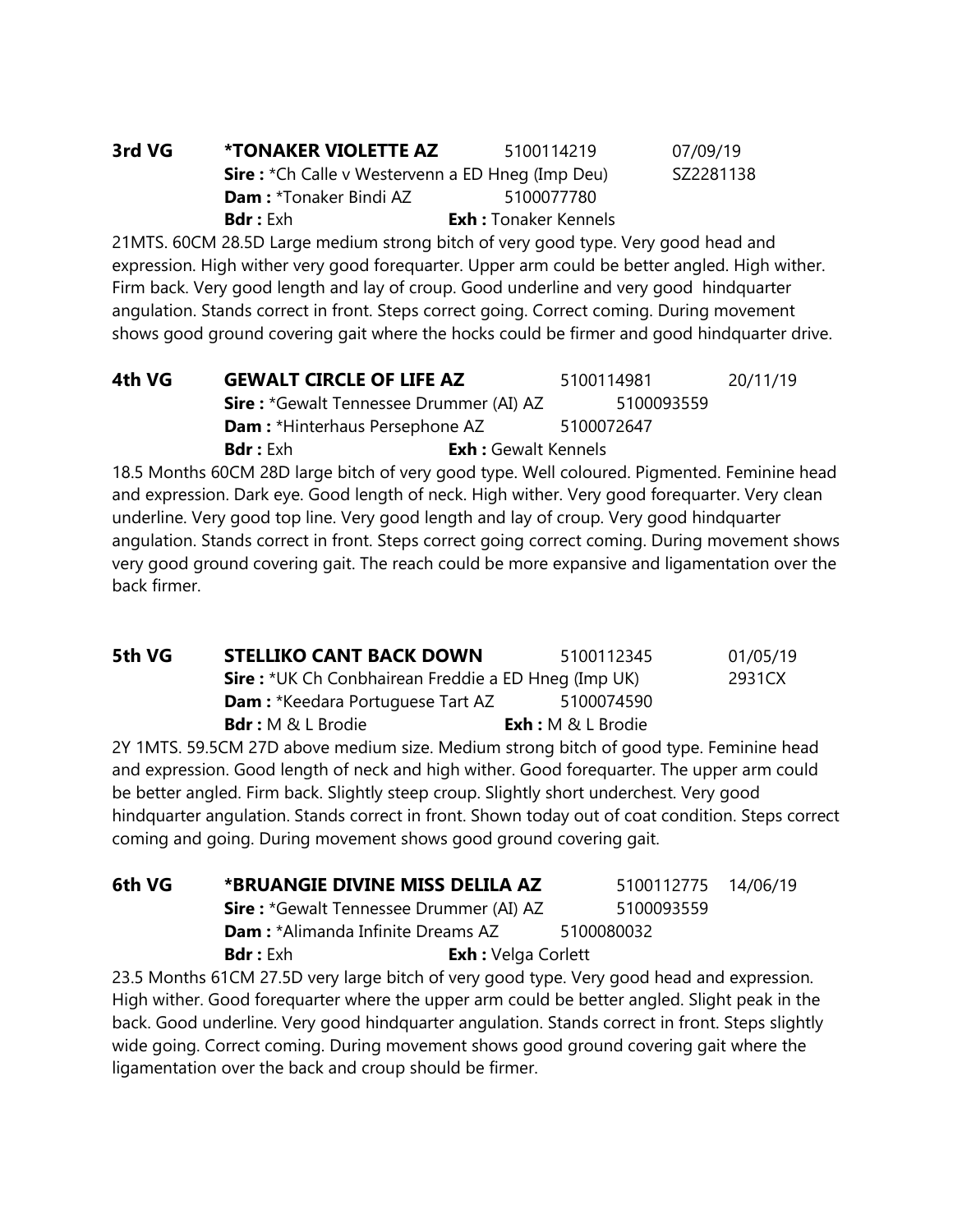| 7th VG | <b>CONKASHA RAINBOW STAR</b>           | 2100530450                        | 05/12/19 |
|--------|----------------------------------------|-----------------------------------|----------|
|        | <b>Sire:</b> Austerhund Ozzie Anzac AZ | 5100075527                        |          |
|        | <b>Dam:</b> *Conkasha Wild Dancer AZ   | 2100390981                        |          |
|        | <b>Bdr</b> : T Devine                  | <b>Exh</b> : CM $\&$ GP van Groen |          |

18MTS 60CM 28.5D large bitch of very good type. Good head and expression. Good length of neck. Good forequarter angulation where the upper arm could be better angled. High wither. Firm back. Slightly short, slightly steep croup. Very good hindquarter angulation. Stands correct in front. Steps correct coming and going. During movement shows good ground covering gait but could have a little more enthusiasm.

### **Long Stock Coat Open Bitch**

#### **1st Ex \*CH VLADIMIR INSAITSABLE AZ** 2100396786 05/12/13

**Sire :** \*Toby vd Plassenburg a ED Hneg (Imp Deu) SZ2246259 **Dam :** \*Sup Ch Vladimir Anarchy AZ ET 2100213140 **Bdr :** G & K Morton **Exh :** D West

7YRS 6MTS 61cm 31D very large bitch of good type. Good head and expression. Good length of neck, very good forequarter angulation where the upper arm could be better angled. Normal wither. Firm back. Slightly short, steep croup. Very good hindquarter angulation. Ideally the coat could be presented in a better condition today. Steps correct going. Correct coming. During movement shows good ground covering gait. Slightly falling on the forehand but possibly due to her age but still good ground covering gait.

| <b>SCR</b> | *LORDAVO ROYAL SYMPHONY AZ                                 |                                    |            | 3100366330 16/11/17 |  |
|------------|------------------------------------------------------------|------------------------------------|------------|---------------------|--|
|            | <b>Sire: *</b> Ch Jayshell Glasgow AZ                      |                                    | 3100292457 |                     |  |
|            | Dam: * Ch Zandrac Duchess Satine Kryze AZ<br>3100303316    |                                    |            |                     |  |
|            | <b>Bdr</b> : Exh                                           | <b>Exh :</b> David & Lorelle Organ |            |                     |  |
| <b>SCR</b> | *KARABACH QUITE A SKYWALKER AZ 2100519017                  |                                    |            | 16/04/19            |  |
|            | <b>Sire:</b> *UK Ch Conbhairean Freddie a ED Hneg (Imp UK) |                                    |            | 2931CX              |  |
|            | <b>Dam: *Sadria Tillys Pepper AZ</b>                       |                                    | 2100403602 |                     |  |
|            | <b>Bdr</b> : J Carter                                      | <b>Exh:</b> Ms M Rovetto           |            |                     |  |

**Stock Coat Open Bitch**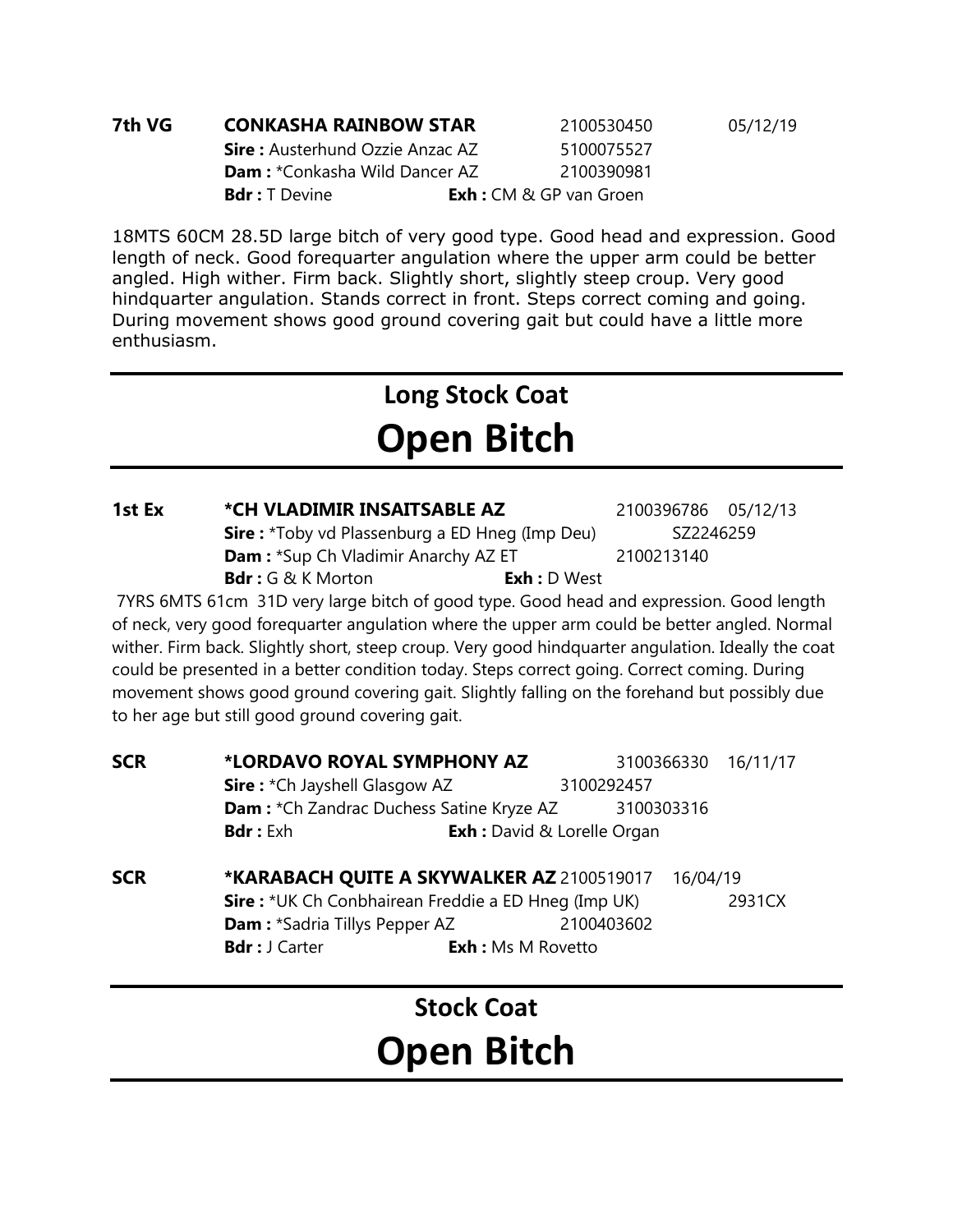#### **1st Ex \*KAPERVILLE WHITE DIAMOND AZ** 6100092678 11/04/15

**Sire :** \*Ch Schaeferhund Xesko AZ 3100276038 **Dam :** \*Hinterhaus Persephone AZ 5100072647

**Bdr :** Animal Kapers Boarding Kennels **Exh :** Gewalt Kennels, L Hume & J Brabham 6 years 2 months. 59CM 28D. Double P1 upper left upper right. Above medium size. Feminine bitch very good type. Very expressive head. Desired dark eye. Good length of neck. High wither. Very good fore and hindquarter angulation. Firm back. Very good length and lay of croup. Good underline. Very good hindquarter angulation. Stands correct in front. Steps slightly wide going. Correct coming. During movement shows very powerful, far reaching gait.

| 2nd Ex | *LEPPSDORF INDI'S INFERNO AZ                   |                         | 5100110506 22/01/19 |  |
|--------|------------------------------------------------|-------------------------|---------------------|--|
|        | <b>Sire: *Gewalt Tennessee Drummer (AI) AZ</b> |                         | 5100093559          |  |
|        | <b>Dam:</b> *Schaeferhund Luka AZ              |                         | 5100094576          |  |
|        | <b>Bdr</b> : Exh                               | <b>Exh</b> : Linda Hume |                     |  |

2 years 4.5 months 61CM 28D very large bitch of good type. Feminine head and expression. Desired dark eye. Good length of neck. Very good forequarter angulation. High wither. Firm back. Slightly short slightly steep croup. Very good hindquarter angulation. Stands correct in front. Steps slightly wide going. Correct coming. During movement shows very good ground covering gait where the back could be firmer.

| 3rd Ex | *TONAKER PORSHA AZ                     | 3100276038                  | 09/02/18 |
|--------|----------------------------------------|-----------------------------|----------|
|        | <b>Sire:</b> *Ch Schaeferhund Xesko AZ | 3100276038                  |          |
|        | <b>Dam</b> : *Tonaker X Ana AZ         | 5100071304                  |          |
|        | <b>Bdr</b> : Exh                       | <b>Exh:</b> Tonaker Kennels |          |

3 years.3 months. 57CM 25.5D of medium size. Medium strong bitch. Very good type. Very good head and expression. Slightly short neck. Normal wither. Very good forequarter angulation. Good topline. Very good length and lay of croup. Very good hindquarter angulation. Stands correct in front. Shown in slightly heavy condition. Steps slightly wide going. Correct coming. During movement shows very good ground covering gait with good reach and drive.

| 4th Ex | *ALIMANDA ALL ABOUT THE BASS AZ                                                         |                              | 5100103527 23/12/17 |  |
|--------|-----------------------------------------------------------------------------------------|------------------------------|---------------------|--|
|        | <b>Sire:</b> *Ch Alimanda Fire Walker (AI) AZ                                           |                              | 5100074495          |  |
|        | <b>Dam:</b> *Alimanda Infinite Dreams AZ                                                |                              | 5100080032          |  |
|        | <b>Bdr</b> : Exh                                                                        | <b>Exh:</b> Alimanda Kennels |                     |  |
|        | 3 years 5 months, 58CM 26.5D of medium size bitch. Very good type, Good head and expres |                              |                     |  |

26.5D of medium size bitch. Very good type. Good head and expression  $\,$ with a slight roman nose. Slightly short neck. Good wither. Good forequarter where the upper arm could be better angled. Firm back. Slightly short, slightly steep croup. Very good hindquarter angulation. Stands correct in front. Steps narrow going. Correct coming. During movement shows good reach and drive. Back could be firmer.

| 5th VG | *ALIMANDA TICKLED PINK AZ                                | 5100095633 | 10/09/16  |
|--------|----------------------------------------------------------|------------|-----------|
|        | <b>Sire:</b> *Ch Xaro vd Plassenburg a ED Hneg (Imp Deu) |            | SZ2259567 |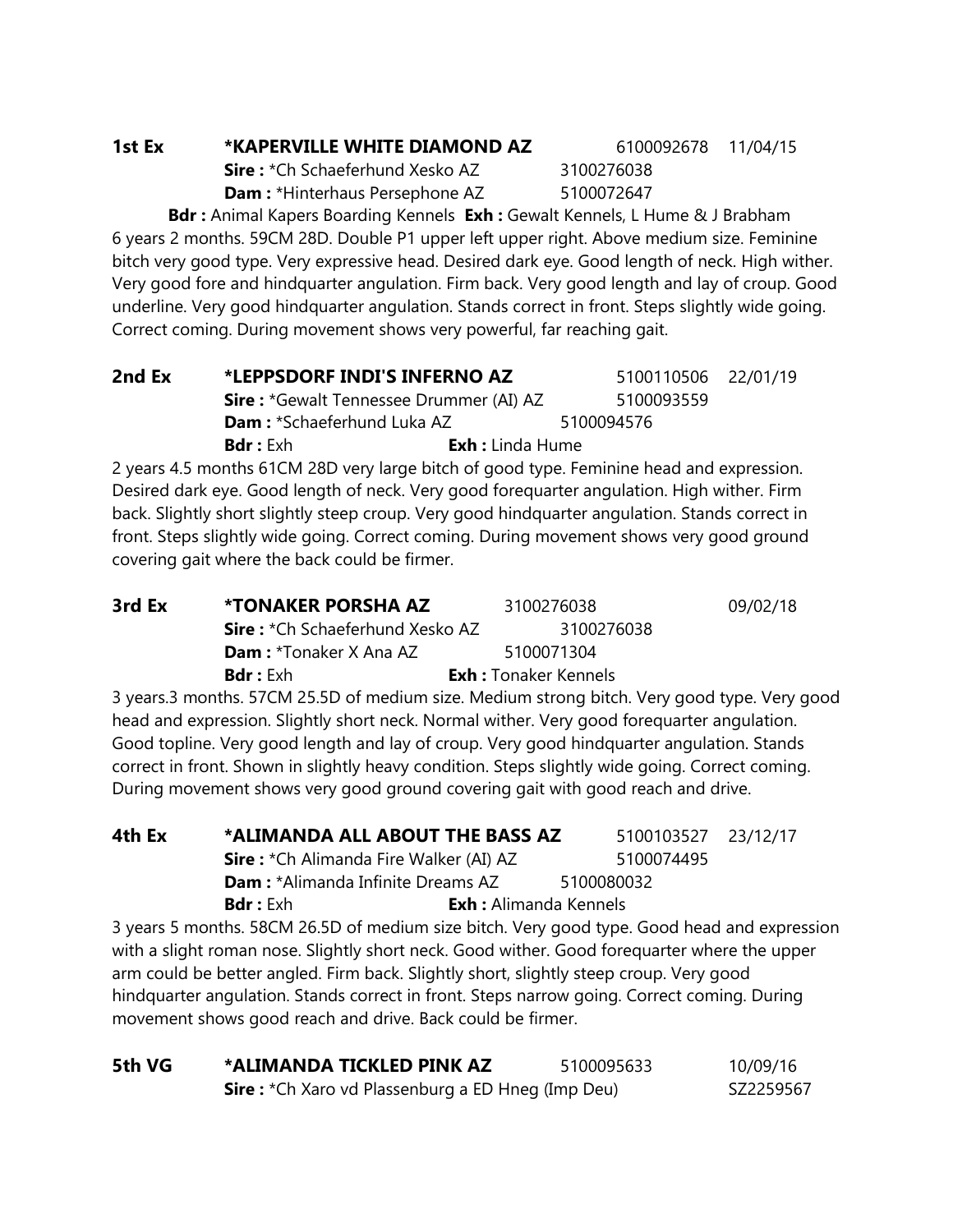**Dam :** \*Ch Alimanda Greys Anatomy AZ 5100074988 **Bdr :** Exh : Alimanda Kennels 4YRS 9MTS 62.5cm 29D Oversize sable bitch. Good type. High wither. Feminine head, very good forequarter where the upper arm could be better angled. Firm back. Very good hindquarter. Shown slightly out of coat. Stands correct in front. Steps correct coming and going. During movement shows good ground covering gait where the fore reach could be more extended and the ligamentation over the back could be firmer. Unfortunately she could receive the highest grading due to measuring oversize.

| <b>SCR</b> | <b>*TRAYKEN YES NO MAYBE SO AZ</b>        |                                               | 3100357626 05/05/17 |  |
|------------|-------------------------------------------|-----------------------------------------------|---------------------|--|
|            |                                           | <b>Sire :</b> *Veneze Lutz a ED Hneg (Imp UK) | 2032CZ              |  |
|            | <b>Dam:</b> Ch Kardin Naughty But Nice AZ |                                               | 3100024663          |  |
|            | <b>Bdr</b> : Exh                          | $Exh : Mrs$ T Hill                            |                     |  |
|            |                                           |                                               |                     |  |

**SCR \*CINDERHOF NINAA AZ** 2100502138 06/07/18 **Sire :** \*Macho v Lamorak a ED IPO3 (Imp Deu) SZ2295796 **Dam :** \*Fremont Hot Stuff A Z 2100355511 **Bdr :** Ms L Lynch & Ms J Cathie **Exh :** Legionaire Kennels

**CHALLENGE BITCH LSC** Ch Damonte Madison Ave AZ

**RES CHALLENGE BITCH LSC** Ch Vonpeta Veni Vidi Vici AZ

**CHALLENGE BITCH SC** Kaperville White Diamond AZ **Roy Brabham Memorial Trophy RES CHALLENGE BITCH SC** Kingkesha Beauty Rich N Rare

# **Long Stock Coat**

# **Baby Puppy Dog**

| 1st VP | <b>KYNDOM LETS GET DOWN TO BUSINESS</b>          |                                | 5100020170 | 03/02/21 |
|--------|--------------------------------------------------|--------------------------------|------------|----------|
|        | <b>Sire:</b> *Lenin vd Grafenburg a ED (Imp Deu) |                                | SZ2339016  |          |
|        | <b>Dam:</b> Kyndom Chefette De Accrocheur AZ     |                                | 5100095045 |          |
|        | <b>Bdr</b> : $B \& S$ Lawrence                   | <b>Exh</b> : $B \& S$ Lawrence |            |          |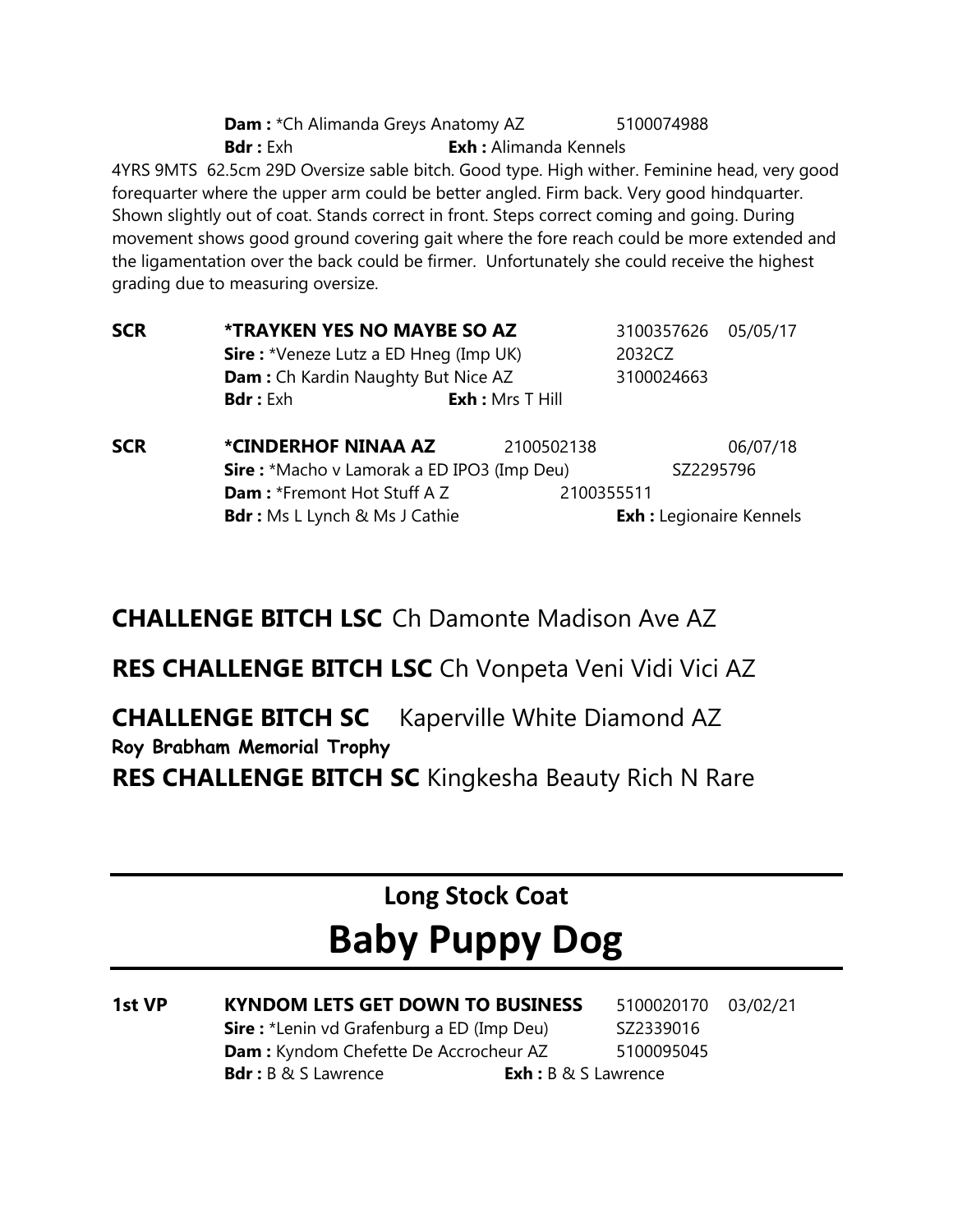**2nd VP BABENBERG VALENTINO** 5100123641 11/03/21 **Sire :** \*Lenin vd Grafenburg a ED (Imp Deu) SZ2339016 **Dam :** \*Babenberg Tiffany AZ 5100109631 **Bdr :** Exh **Exh :** Babenberg Kennels

**3rd VP GERMULF DARK TANION** 5100124201 23/02/21 **Sire :** \*Astasia Paca AZ 4100190308 **Dam :** \*Astasia Ziki AZ 4100266004 **Bdr :** Exh **Exh :** Tracy A Stacey

# **Stock Coat Baby Puppy Dog**

| 1st VP | <b>TAURORN FINN MCCOOL</b>                                    |            | 5100012573 |  |
|--------|---------------------------------------------------------------|------------|------------|--|
|        | <b>Sire:</b> *Lenin vd Grafenburg a ED (Imp Deu)<br>SZ2339016 |            |            |  |
|        | <b>Dam:</b> *Taurorn Take That AZ                             | 5100084196 |            |  |
|        | <b>Exh:</b> Gail Wellman<br><b>Bdr</b> : Exh                  |            |            |  |
|        |                                                               |            |            |  |
|        |                                                               |            |            |  |

**SCR TAURORN FAST AND FURIOUS** 5100122574 06/02/21 **Sire :** \*Lenin vd Grafenburg a ED (Imp Deu) SZ2339016 **Dam :** \*Taurorn Take That AZ 5100084196 **Bdr**: G Wellman **Exh**: Jessie Wheaton

### **Long Stock Coat Intermediate Dog**

| 1st VG | <b>KYNDOM HOME WRECKER AZ</b>          | 5100109954                     | 21/11/18 |
|--------|----------------------------------------|--------------------------------|----------|
|        | <b>Sire:</b> *Ch Schaeferhund Xesko AZ | 3100276038                     |          |
|        | <b>Dam:</b> *Taurorn Remember Me AZ    | 5100072547                     |          |
|        | <b>Bdr</b> : Exh                       | <b>Exh</b> : $B \& S$ Lawrence |          |

2 years 6 months. 65CM 31D very large dog. Very good type. Well coloured and pigmented. Strong head. High wither. Strong back. Very good croup, slightly steep. Very good forequarter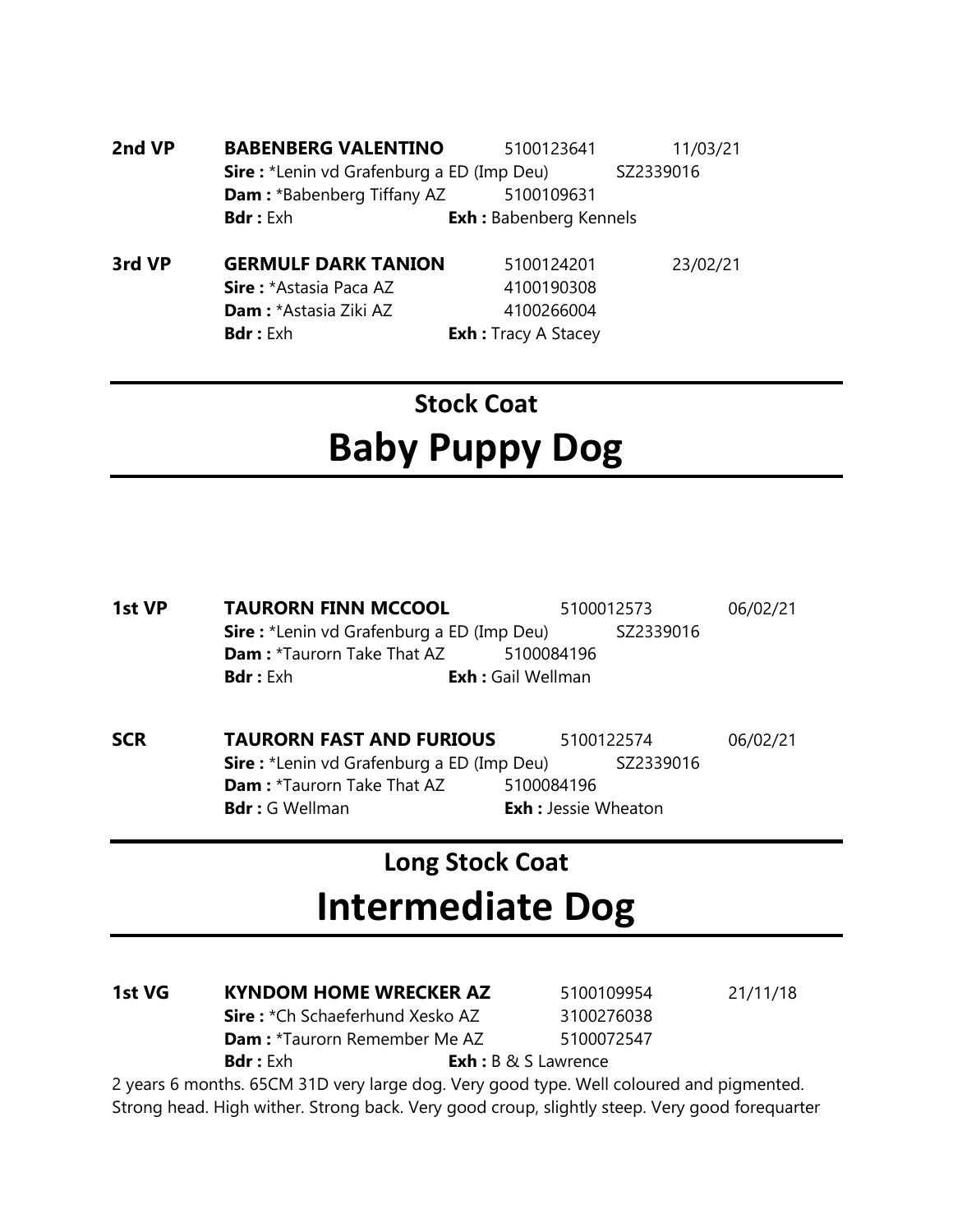and very good hindquarter angulation. Stands correct in front. During movement shows very good ground covering gait with very good reach and drive.

**2nd VG \*GERMULF BACARDI VONBEN AZ** 5100034034 11/09/19 **Sire :** \*Rimerini Expect The Unexpected AZ 2100461979 **Dam :** \*Schaeferhund Stacey AZ 3100336398 **Bdr :** Germulf Kennels **Exh :** Kiara Stacey

21 months. 65CM 30D Very large dog. Very good type. Very good head and expression. Medium strong. Very good wither. Firm back. Very good length and lay of croup. Good forequarter where the upper arm could be better angulated. Very good hindquarter. During movement shows good ground covering gait.

| <b>SCR</b> | *ALIMANDA EXCUSE ME AZ                      | 5100113954              | 23/08/19 |
|------------|---------------------------------------------|-------------------------|----------|
|            | Sire: *Ch Eroica Catch Me If You Can AZ     | 5100077759              |          |
|            | <b>Dam:</b> *Ch Beautrae Xfavourite (AI) AZ | 5100098226              |          |
|            | <b>Bdr:</b> Alimanda Kennels                | <b>Exh: Rod Coombes</b> |          |
| <b>SCR</b> | *STOLZERHUND REMEMBER ME AZ                 | 5100114856 23/10/19     |          |
|            | Sire: *Ch Sundaneka Young Gun AZ            | 2100392822              |          |
|            | Dam: *Stolzerhund Miss Demeanor AZ          | 5100096620              |          |
|            | <b>Bdr:</b> Exh<br><b>Exh:</b> Mrs L Quinn  |                         |          |

#### **Long Stock Coat**

# **Open Dog**

**1st Ex \*CH LEBERHINE JERONIMOE AZ** 5100097433 02/01/17 **Sire :** \*Ch Xaro vd Plassenburg a ED Hneg (Imp Deu) SZ2259567 **Dam :** \*Ch Leberhine Umeeko AZ 5100077038 **Bdr :** Leberhine Kennels **Exh :** Vivien Drummond

4 years 5 months. 64.5CM 30D Large dog. Very good type. Very strong and masculine. Very good head and expression. Desired dark eye. Good length of neck. Normal wither. Very good forequarter angulation. Very good length and lay of croup. Very good hindquarter angulation. Stands correct in front. Steps a little narrow going. Correct coming. During movement shows very good ground covering gait with good extension and drive from the rear.

| 2nd Ex | *CH VONPETA QWACKAWOODY (AI) AZ           | 5100108488 14/10/18           |  |
|--------|-------------------------------------------|-------------------------------|--|
|        | <b>Sire:</b> *Ch Leberhine Jeronimoe AZ   | 5100097433                    |  |
|        | <b>Dam:</b> *Ch Vonpeta Grace N Beauty AZ | 5100094770                    |  |
|        | <b>Bdr: PN Damarell And JE Pike</b>       | <b>Exh:</b> Vondoussa Kennels |  |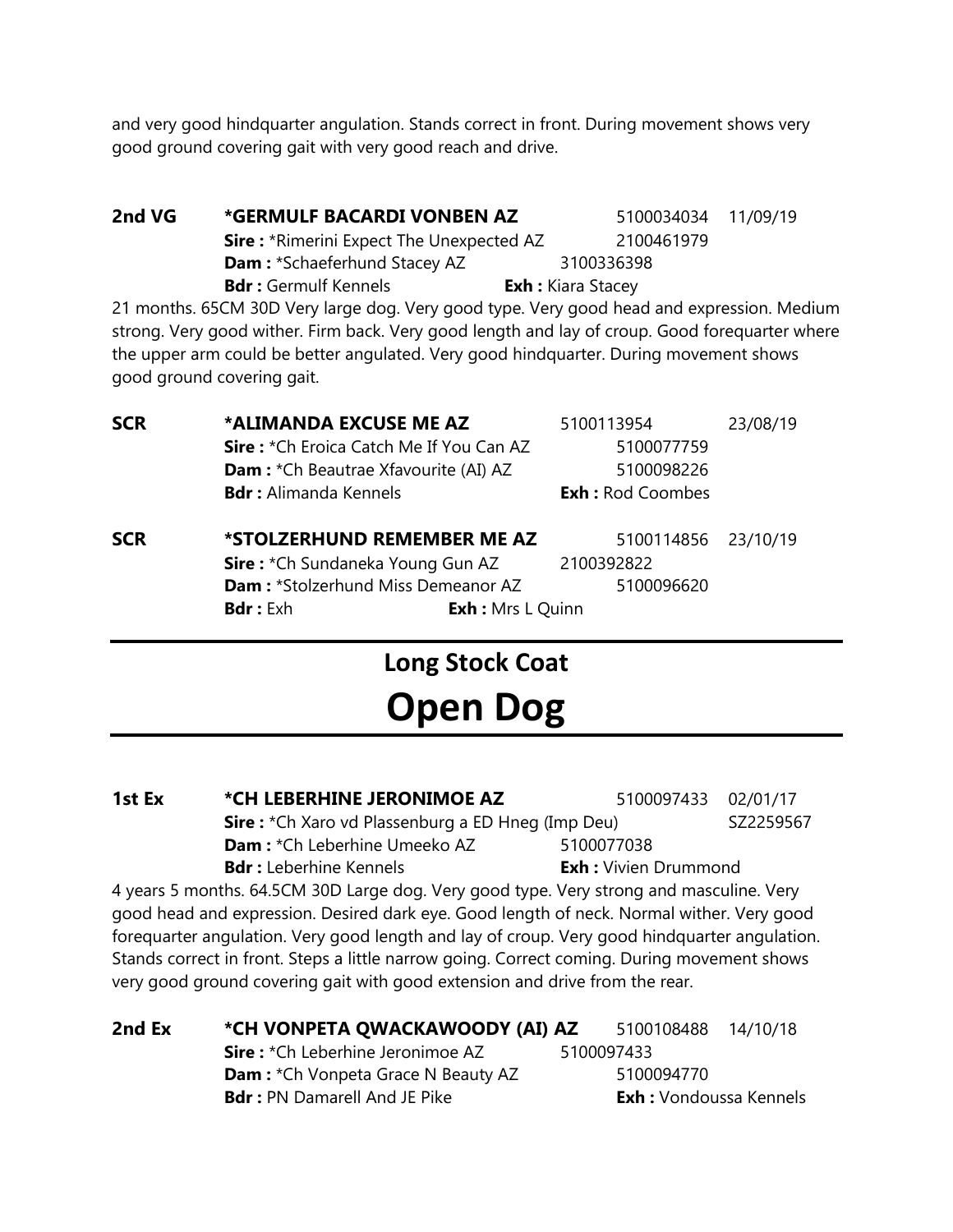2 year 7.5 months 64CM 30D large dog of very good type. Very good head and expression. Good length of neck. High wither. Firm back. Good length and lay of the croup. Good forequarter angulation. Very good underline. Very good hindquarter angulation. Stands correct in front. Steps a little narrow going. Correct coming. Shown out of coat. During movement shows good ground covering gait with very good drive.

| 3rd Ex*RIMERINI EXPECT THE UNEXPECTED AZ        |            | 2100461968 09/10/16 |  |
|-------------------------------------------------|------------|---------------------|--|
| <b>Sire : *Astasia Paca AZ</b>                  | 4100190308 |                     |  |
| <b>Dam:</b> *Gr Ch Rimerini Always N Forever AZ |            | 2100366102          |  |

**Bdr :** Miss M Porter **Exh :** Tracy A Stacey

4 years 8 months. 65CM 30D very large dog. Strong masculine. Very well coloured and pigmented. Short neck. Level withers. Firm back. Short steep croup. Good forequarter where the upper arm could be better angled and very good hindquarter. Stands correct in front. Very narrow going. Correct coming. The elbows could be firmer. During movement shows correct sequence of step however he could be more expansive and more enthusiastic.

| <b>SCR</b> | *LENNY VOM TEAM ARMADA a ED (Imp Grc) BEK-157042 31/03/17<br><b>Sire:</b> *Miracle v Shepherdland a ED | BEK-126541                         |          |
|------------|--------------------------------------------------------------------------------------------------------|------------------------------------|----------|
|            | Dam: *Gabana Feetback a ED                                                                             | BEK-152615                         |          |
|            | <b>Bdr</b> : K Kouloufakos                                                                             | <b>Exh</b> : David & Lorelle Organ |          |
| <b>SCR</b> | *CH LORDAVO ROYAL COMMANDER AZ                                                                         | 3100366326                         | 16/11/17 |
|            | <b>Sire: *Ch Jayshell Glasgow AZ</b>                                                                   | 3100292457                         |          |
|            | <b>Dam:</b> *Ch Zandrac Duchess Satine Kryze AZ                                                        | 3100303316                         |          |
|            | <b>Bdr</b> : D & Mrs L Organ                                                                           | <b>Exh:</b> Miss KE Raven          |          |
| <b>SCR</b> | *DERHARV THE FORCE IS STRONG AZ 3100377800                                                             |                                    | 03/06/18 |
|            | <b>Sire: *Karabach Night Force AZ</b>                                                                  | 3100341091                         |          |
|            | Dam: Kanjelese High Priestess AZ                                                                       | 3100318037                         |          |
|            | <b>Bdr</b> : Ms H Kelly                                                                                | <b>Exh:</b> Ms M Rovetto           |          |
|            | <b>Stock Coat</b>                                                                                      |                                    |          |

# **Open Dog**

| 1st Ex | *LENIN vd GRAFENBERG a ED (Imp Deu)   |           | SZ2339016                          | 15/09/17 |
|--------|---------------------------------------|-----------|------------------------------------|----------|
|        | <b>Sire:</b> *Pepe v Bordetal a ED    | SZ2313021 |                                    |          |
|        | <b>Dam:</b> *Tatoo vd Grafenburg a ED |           | SZ2314472                          |          |
|        | <b>Bdr</b> : Ms C Bahr                |           | <b>Exh</b> : C Collins & J Delucia |          |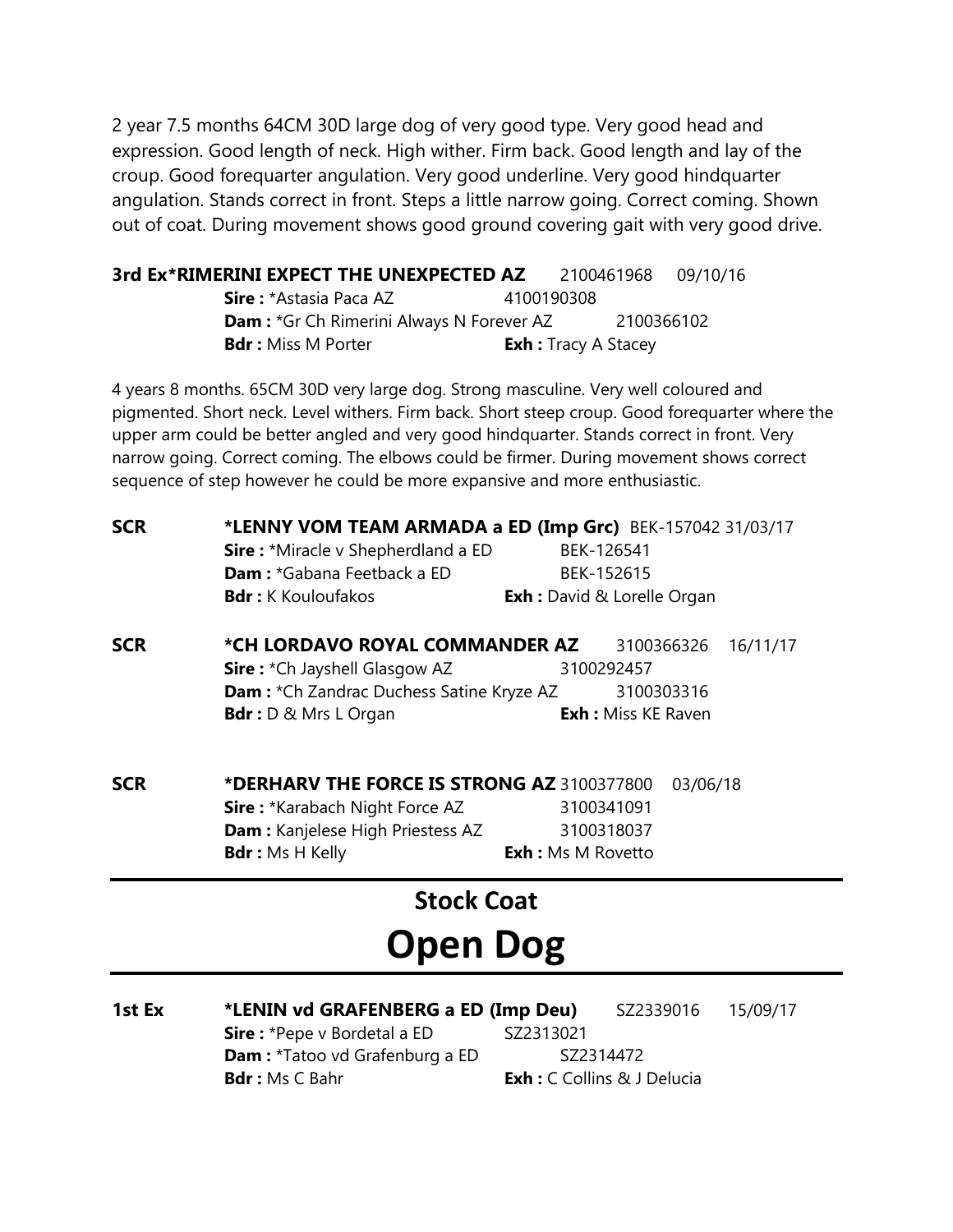3 years. 65CM 29.5D large dog. Strong masculine dog of very good type. Strong masculine head. Dark mask and desired dark eye. Good length of neck, high wither. Firm back. Very good lay and length of croup. Very good forequarter and hindquarter angulation. Stands correct in front. Steps correct coming and going During movement shows very good far reaching expansive gait with firm back.

**2nd Ex**  $\bullet$  **\*CH LEBERHINE JOKER AZ** 5100097430 02/01/17 **Sire :** \*Ch Xaro vd Plassenburg a ED Hneg (Imp Deu) SZ2259567 **Dam :** \*Ch Leberhine Umeeko AZ 5100077038 **Bdr**: R & Mrs D Evans/H Garvican **Exh:** R & Mrs D Evans 3 years 1 month. 66CM 31D very large dog very good type. Very good head and

expression. Lovely dark mask and dark eyes. Good length of neck. High wither. Very good forequarter angulation. Very good top line and croup. Very good hindquarter angulation. Stands correct in front. Steps correct coming and going. During movement shows very far reaching gait with powerful drive.

**3rd Ex \*GEWALT TENNESSEE DRUMMER (AI) AZ** 5100093559 28/04/16 **Sire :** \*Xavi v Tronje a ED (Imp Deu) SZ2272412 **Dam :** \*Ch Hinterhaus French Tennesee AZ ET 6100059577 **Bdr :** Exh **Exh :** Gewalt Kennels

3 years 6 months. 65CM 31D very large dog of very good type. Very good head and expression. Lovely dark mask. Desired dark eye. High wither. Firm back. Good length and lay of croup. Good forequarter where the upper arm could be better angled. Very good hindquarter angulation. Stands correct in front. Steps correct coming and going. During movement shows very good drive and reach where the ligaments over the back could be firmer.

| 4th Ex | *BABENBERG SEBASTIAN (AI) AZ                                                                                                                                                                                                          |                               | 5100107050 03/07/18 |  |
|--------|---------------------------------------------------------------------------------------------------------------------------------------------------------------------------------------------------------------------------------------|-------------------------------|---------------------|--|
|        | <b>Sire:</b> *NZ Ch Veneze Ricardo AZ (Imp NZ)                                                                                                                                                                                        |                               | A 500178202         |  |
|        | <b>Dam:</b> *Babenberg Jasmina AZ                                                                                                                                                                                                     |                               | 5100069280          |  |
|        | <b>Bdr</b> : Exh                                                                                                                                                                                                                      | <b>Exh:</b> Babenberg Kennels |                     |  |
|        | $\gamma$ , and $\gamma$ is a set of the set of the set of the set of the set of the set of the set of the set of the set of the set of the set of the set of the set of the set of the set of the set of the set of the set of the se |                               |                     |  |

2 years 7 months. 66CM 31D Double P1 upper right and left. Very large dog of good type. Very good head and expression. Well masked. Very dark eye. High wither firm back. Very good forequarter angulation and very good hindquarter angulation. Stands correct in front. Steps narrow going. Correct coming. During movement shows very good ground covering gait where the reach could be a little more expansive.

| 5th Ex | *CH JAKLEM COURAGE UNDER FIRE AZ              |                           | 5100012521 18/11/15 |
|--------|-----------------------------------------------|---------------------------|---------------------|
|        | <b>Sire:</b> *Ch Alimanda Fire Walker (AI) AZ |                           | 5100074495          |
|        | <b>Dam:</b> *Jaklem Angelina J AZ             | 5100006728                |                     |
|        | <b>Bdr</b> : Mrs J Grigson                    | <b>Exh:</b> Neil Percival |                     |

3 years 7 months 64CM 29D incisors and canine teeth are badly worn. Large dog of good type. Good head and expression. High wither. Good forequarter where the upper arm could be better angled. Firm back. Good length and lay of croup. Very good hind quarter angulation. Stands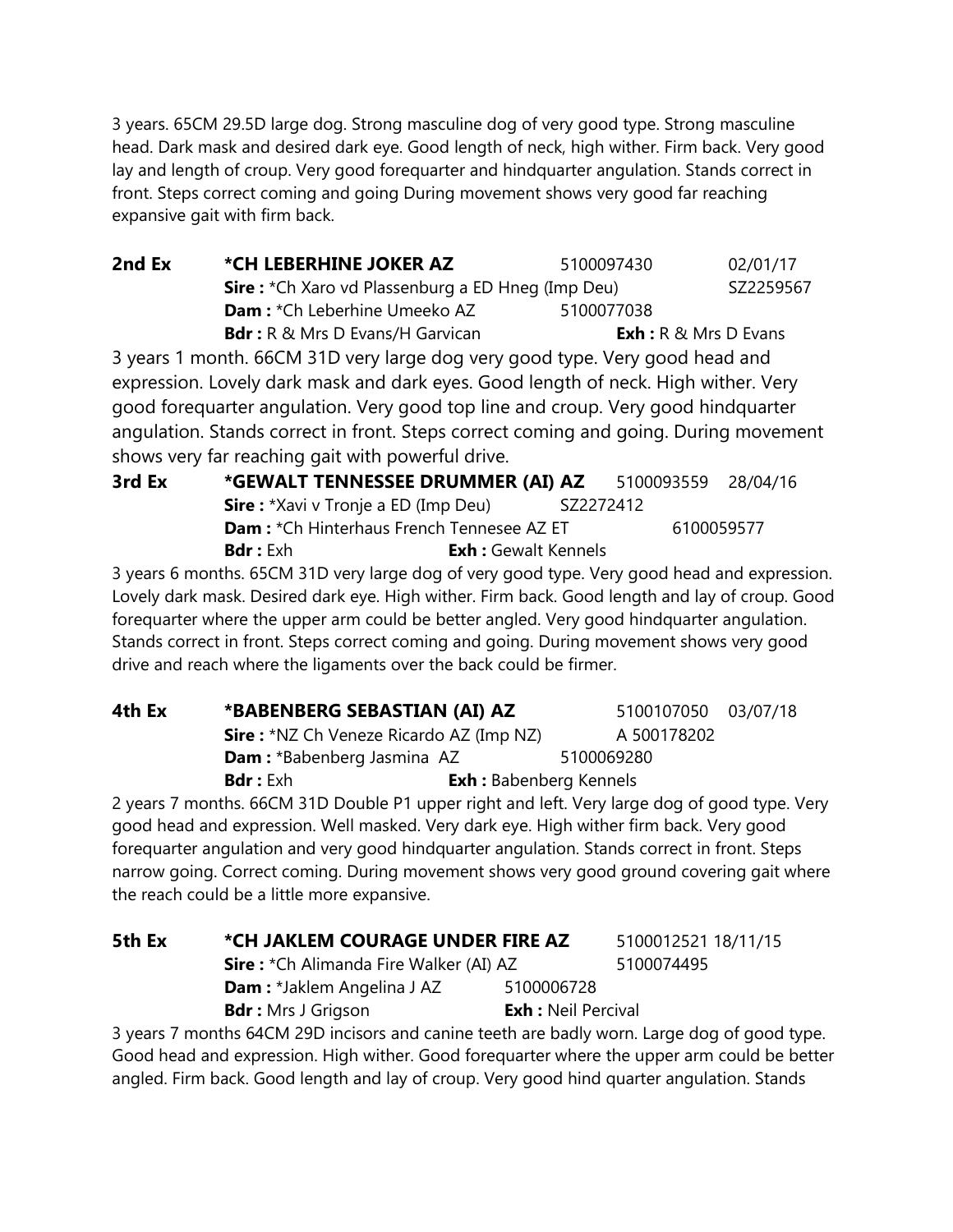correct in front. Steps correct coming and going. Shows good movement but could be a little more enthusiastic.

| <b>SCR</b> | *WILLMAURS VICTORY VALDO AZ<br>Sire: *Ch Orrinshir Elton John AZ ET<br>Dam: *Willmaurs Oxley Olive Oil AZ                                                      |                       | 3100314003<br>3100016863<br>3100264761                                  | 08/11/14               |
|------------|----------------------------------------------------------------------------------------------------------------------------------------------------------------|-----------------------|-------------------------------------------------------------------------|------------------------|
|            | Bdr: W & M Goodwin                                                                                                                                             |                       | <b>Exh:</b> Jim & Heather Withington                                    |                        |
| <b>SCR</b> | *CH FREINHAUF HASTA LAVISTA BABY AZ<br><b>Sire:</b> *Gerry v Schacher a ED (Imp Deu)<br>Dam: *Pedra Degli Achei a ED (Imp Ita)<br>Bdr: KR, Mrs RT & CA Knuckey |                       | 6100101578<br>SZ2242827<br>ROI12/15586<br><b>Exh: Miss VE McGinty</b>   | 20/08/16               |
| <b>SCR</b> | *ALWIN v HAUS NESGEN AZ<br>Sire: *Hugh v Eichenplatz a ED<br>Dam: *Wicki v Gilkauertal a ED<br><b>Bdr</b> : N Nesgen                                           |                       | SZ2343294<br>SZ2279409<br>SZ2306175<br><b>Exh:</b> S Pittelli & P Flynn | 16/02/18               |
| <b>SCR</b> | *CH ZANDRAC JAGUAR AZ<br>Sire: *Conbhairean Karlos a ED Hneg (Imp UK)<br><b>Dam: *Zandrac Its A Love Thing AZ</b><br><b>Bdr:</b> Mrs R Jones                   |                       | 3100376260<br>3100282620<br><b>Exh:</b> Shebelle Kennels                | 29/04/18<br>AR02244101 |
|            | <b>CHALLENGE DOG LSC</b>                                                                                                                                       |                       | Ch Leberhine Jeronimoe AZ                                               |                        |
|            | <b>RES CHALLENGE DOG LSC</b>                                                                                                                                   |                       | Ch Vonpeta Quackawoody AZ                                               |                        |
|            | <b>CHALLENGE DOG SC</b>                                                                                                                                        |                       | Lenin vd Grafenberg a ed (Imp Deu)                                      |                        |
|            | Roy Brabham Memorial Trophy on Saturday                                                                                                                        |                       |                                                                         |                        |
|            | <b>RES CHALLENGE DOG SC</b>                                                                                                                                    | Ch Leberhine Joker AZ |                                                                         |                        |

**BEST OF BREED LSC** Ch Leberhine Jeronimoe AZ

**RUNNER UP BEST OF BREED LSC** Ch Damonte Madison Ave AZ

**BEST OF BREED SC** Lenin vd Grafenberg a ed (Imp Deu)